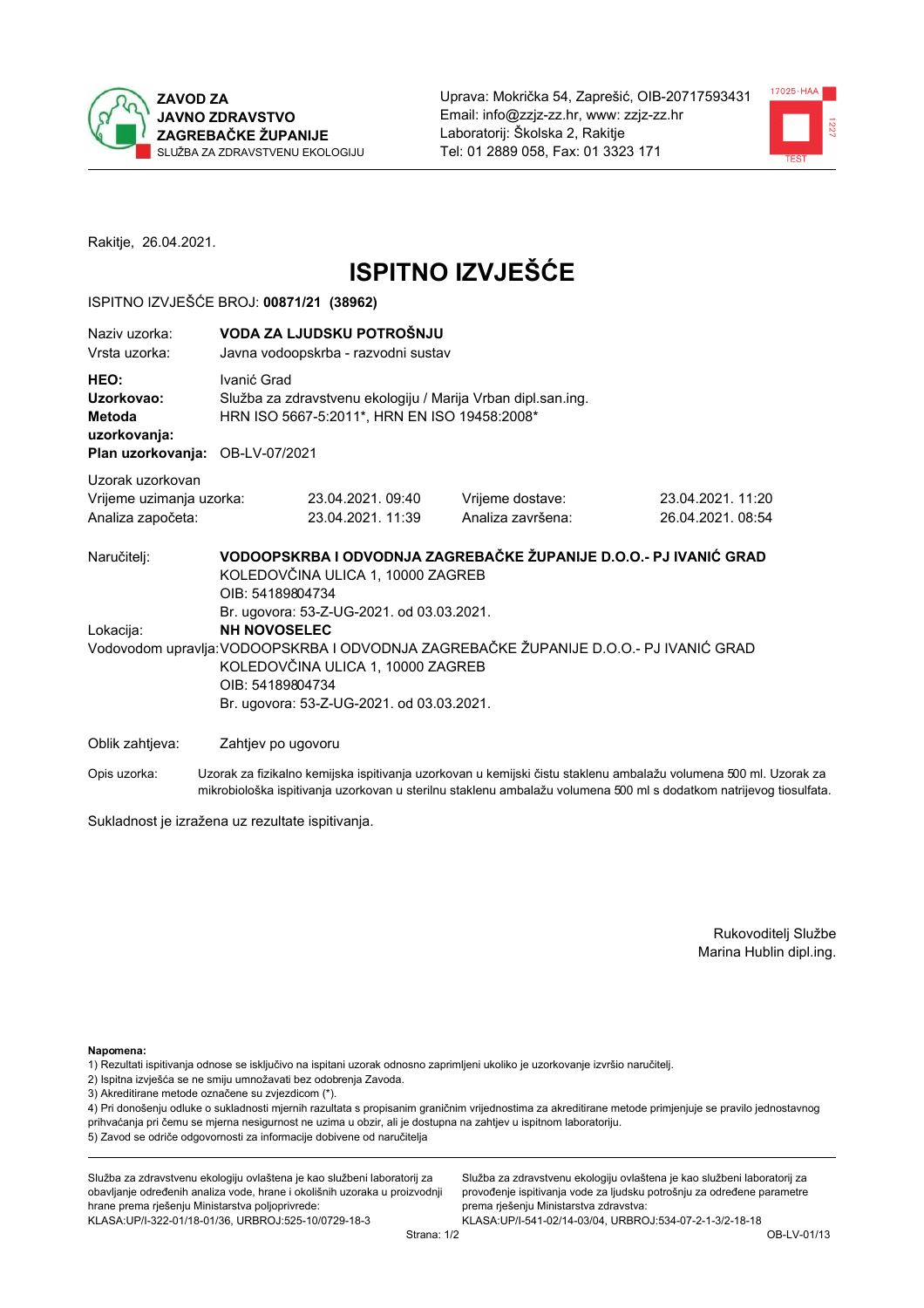## **REZULTATI ISPITIVANJA:**

| Pokazatelj                | <b>Metoda</b>                           | <b>MJ</b>                                | <b>Rezultatt</b> | <b>MDK**</b> | <b>Sukladno</b> |
|---------------------------|-----------------------------------------|------------------------------------------|------------------|--------------|-----------------|
| Temperatura               | Standard Methods 21st Ed.<br>2005.2550B | $\overline{C}$                           | 12,3             | 25           | DA              |
| Slobodni rezidualni klor  | HRN EN ISO 7393-2:2018*                 | $\overline{\text{mg/L}}$ Cl <sub>2</sub> | 0,07             | 0,5          | DA              |
| Boja                      | HRN EN ISO 7887:2012                    | mg/L Pt/Co skale                         | < 5              | 20           | DA              |
| Mutnoća                   | HRN EN ISO 7027-1:2016*                 | NTU jedinica                             | 0, 19            | 4            | DA              |
| <b>Miris</b>              | HRN EN 1622:2008                        |                                          | bez              | bez          | DA              |
| Okus                      | HRN EN 1622:2008                        |                                          | bez              | bez          | DA              |
| pH                        | HRN EN ISO 10523:2012*                  | pH jedinica                              | 7,5              | $6.5 - 9.5$  | DA              |
| Temp.pri određivanju pH   |                                         | $\overline{c}$                           | 15,4             |              |                 |
| Elektrovodljivost         | HRN EN 27888:2008*                      | $\mu$ Scm <sup>-1</sup> pri 20°C         | 437              | 2.500        | DA              |
| Utrošak KMnO <sub>4</sub> | HRN EN ISO 8467:2001                    | mg/L $O_2$                               | < 0.5            | 5,0          | DA              |
| Kloridi                   | HRN EN ISO 10304-1:2009*                | mg/L CI                                  | 10,7             | 250,0        | DA              |
| Nitriti                   | HRN EN ISO 10304-1:2009*                | mg/L $(NO2)$                             | < 0,050          | 0,50         | DA              |
| Nitrati                   | HRN EN ISO 10304-1:2009*                | mg/L $(NO3)$                             | 7,5              | 50           | DA              |
| Amonij                    | HRN ISO 7150-1:1998*                    | mg/L $(NH_{\lambda}^{\dagger})$          | < 0,05           | 0,50         | DA              |

trezultat izražen kao manje od (<) odnosi se na granicu kvantifikacije

\*\*maksimalno dozvoljena koncentracija

## Izjava o sukladnosti

Prema ispitanim parametrima uzorak vode JE SUKLADAN zahtjevima članka 5. Zakona o vodi za ljudsku potrošnju (NN 56/2013, 64/2015, 104/2017, 115/2018, 16/2020) i priloga I Pravilnika o parametrima sukladnosti, metodama analize, monitoringu i planovima sigurnosti vode za ljudsku potrošnju te načinu vođenja registra pravnih osoba koje obavljaju djelatnost javne vodoopskrbe (NN 125/2017, 39/2020).

> Rukovoditelj Odjela Nikolina Ciban dipl.ing.

# Odjel za mikrobiološka ispitivanja voda

## **REZULTATI ISPITIVANJA:**

| Pokazateli             | <b>Metoda</b>           | <b>MJ</b>   | <b>Rezultat</b> | $MDK**$ | <b>Sukladno</b> |
|------------------------|-------------------------|-------------|-----------------|---------|-----------------|
| Ukupni koliformi       | HRN EN ISO 9308-1:2014* | broj/100 mL |                 |         | DA              |
| Escherichia coli       | HRN EN ISO 9308-1:2014* | broj/100 mL |                 |         | DA              |
| Enterokoki             | HRN EN ISO 7899-2:2000* | broj/100 mL |                 |         | DA              |
| Aerobne bakt -36 C/48h | HRN EN ISO 6222:2000*   | broj/1 mL   |                 | 100     | DA              |
| Aerobne bakt -22 C/72h | HRN EN ISO 6222:2000*   | broj/1 mL   |                 | 100     | DA              |

\*\*maksimalno dozvoljena koncentracija

#### Izjava o sukladnosti

Prema ispitanim parametrima uzorak vode JE SUKLADAN zahtjevima članka 5. Zakona o vodi za ljudsku potrošnju (NN 56/2013, 64/2015, 104/2017, 115/2018, 16/2020) i priloga I Pravilnika o parametrima sukladnosti, metodama analize, monitoringu i planovima sigurnosti vode za ljudsku potrošnju te načinu vođenja registra pravnih osoba koje obavljaju djelatnost javne vodoopskrbe (NN 125/2017, 39/2020).

> Rukovoditelj Odjela Marina Hublin dipl.ing.

#### KRAJ ISPITNOG IZVJEŠĆA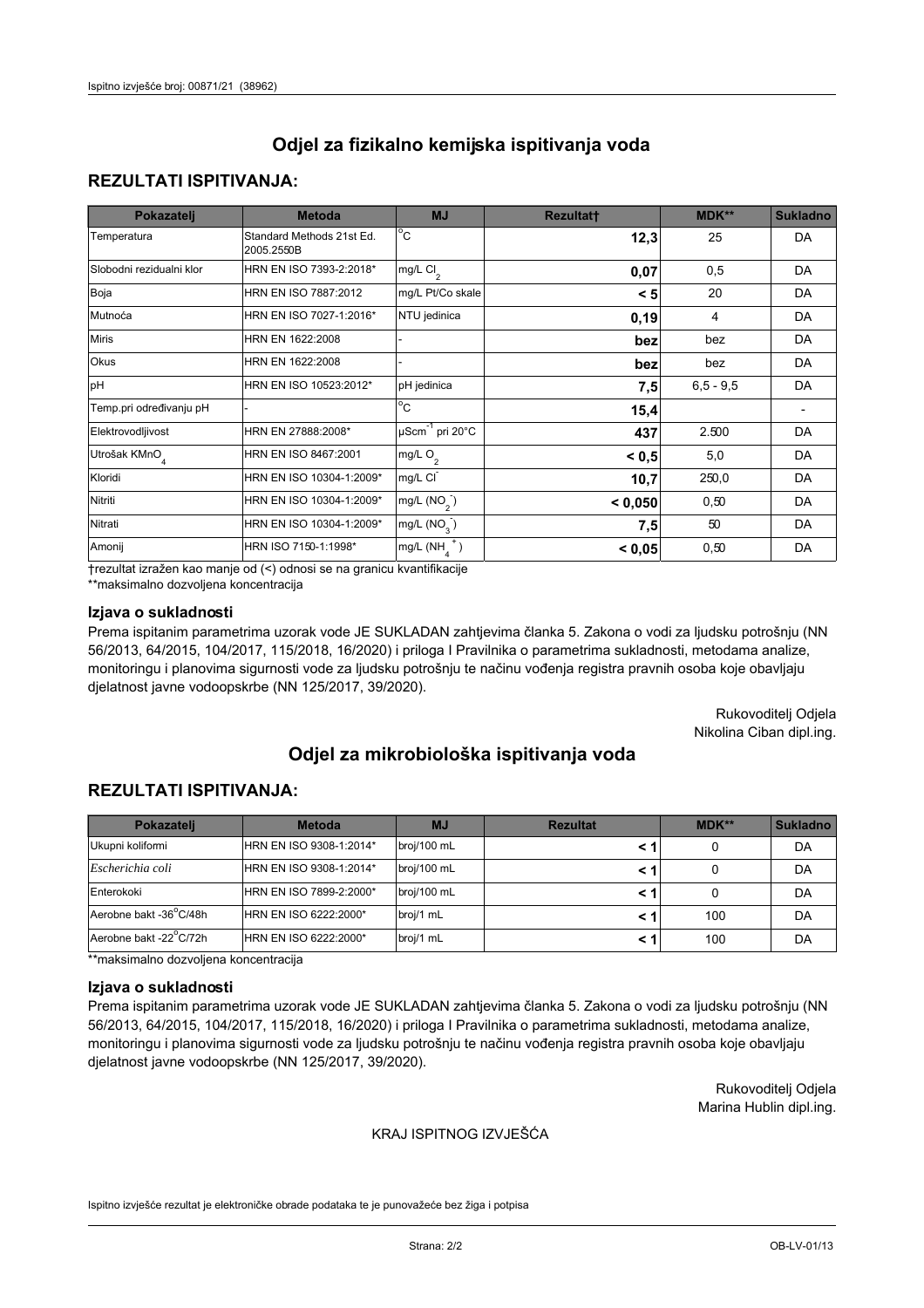



Rakitje, 26.04.2021.

# **ISPITNO IZVJEŠĆE**

#### ISPITNO IZVJEŠĆE BROJ: 00870/21 (38961)

| Naziv uzorka:<br>Vrsta uzorka:                                                   | VODA ZA LJUDSKU POTROŠNJU<br>Javna vodoopskrba - razvodni sustav                                                                                                                                                               |                                                                                                              |                                                                                                                                                            |                                       |  |  |
|----------------------------------------------------------------------------------|--------------------------------------------------------------------------------------------------------------------------------------------------------------------------------------------------------------------------------|--------------------------------------------------------------------------------------------------------------|------------------------------------------------------------------------------------------------------------------------------------------------------------|---------------------------------------|--|--|
| HEO:<br>Uzorkovao:<br>Metoda<br>uzorkovanja:<br>Plan uzorkovanja: OB-LV-07/2021  | Ivanić Grad                                                                                                                                                                                                                    | Služba za zdravstvenu ekologiju / Marija Vrban dipl.san.ing.<br>HRN ISO 5667-5:2011*, HRN EN ISO 19458:2008* |                                                                                                                                                            |                                       |  |  |
| Uzorak uzorkovan                                                                 |                                                                                                                                                                                                                                |                                                                                                              |                                                                                                                                                            |                                       |  |  |
| Vrijeme uzimanja uzorka:<br>Analiza započeta:                                    |                                                                                                                                                                                                                                | 23.04.2021.09:25<br>23.04.2021. 11:39                                                                        | Vrijeme dostave:<br>Analiza završena:                                                                                                                      | 23.04.2021, 11:20<br>26.04.2021.08:53 |  |  |
| Naručitelj:<br>Lokacija:                                                         | KOLEDOVČINA ULICA 1, 10000 ZAGREB<br>OIB: 54189804734<br>Br. ugovora: 53-Z-UG-2021. od 03.03.2021.<br>NH KOD ŠKOLE, KRIŽ<br>KOLEDOVČINA ULICA 1, 10000 ZAGREB<br>OIB: 54189804734<br>Br. ugovora: 53-Z-UG-2021. od 03.03.2021. |                                                                                                              | VODOOPSKRBA I ODVODNJA ZAGREBAČKE ŽUPANIJE D.O.O.- PJ IVANIĆ GRAD<br>Vodovodom upravlja: VODOOPSKRBA I ODVODNJA ZAGREBAČKE ŽUPANIJE D.O.O.- PJ IVANIĆ GRAD |                                       |  |  |
|                                                                                  |                                                                                                                                                                                                                                |                                                                                                              |                                                                                                                                                            |                                       |  |  |
| Oblik zahtjeva:<br>$O_{\mathcal{D}}$ is urgerly only in the set of $\mathcal{D}$ | Zahtjev po ugovoru                                                                                                                                                                                                             |                                                                                                              | u kampati ya fizikalna kamijaka jenitivanja uzarkovan u kamijaki čietu ataklenu amboležu valumena 500 ml. Uz                                               |                                       |  |  |

Uzorak za fizikalno kemijska ispitivanja uzorkovan u kemijski čistu staklenu ambalažu volumena 500 ml. Uzorak za Opis uzorka: mikrobiološka ispitivanja uzorkovan u sterilnu staklenu ambalažu volumena 500 ml s dodatkom natrijevog tiosulfata.

Sukladnost je izražena uz rezultate ispitivanja.

Rukovoditelj Službe Marina Hublin dipl.ing.

Napomena:

- 1) Rezultati ispitivanja odnose se isključivo na ispitani uzorak odnosno zaprimljeni ukoliko je uzorkovanje izvršio naručitelj.
- 2) Ispitna izvješća se ne smiju umnožavati bez odobrenja Zavoda.
- 3) Akreditirane metode označene su zvjezdicom (\*).

4) Pri donošenju odluke o sukladnosti mjernih razultata s propisanim graničnim vrijednostima za akreditirane metode primjenjuje se pravilo jednostavnog prihvaćanja pri čemu se mjerna nesigurnost ne uzima u obzir, ali je dostupna na zahtjev u ispitnom laboratoriju. 5) Zavod se odriče odgovornosti za informacije dobivene od naručitelja

Služba za zdravstvenu ekologiju ovlaštena je kao službeni laboratorij za obavljanje određenih analiza vode, hrane i okolišnih uzoraka u proizvodnji hrane prema rješenju Ministarstva poljoprivrede: KLASA:UP/I-322-01/18-01/36, URBROJ:525-10/0729-18-3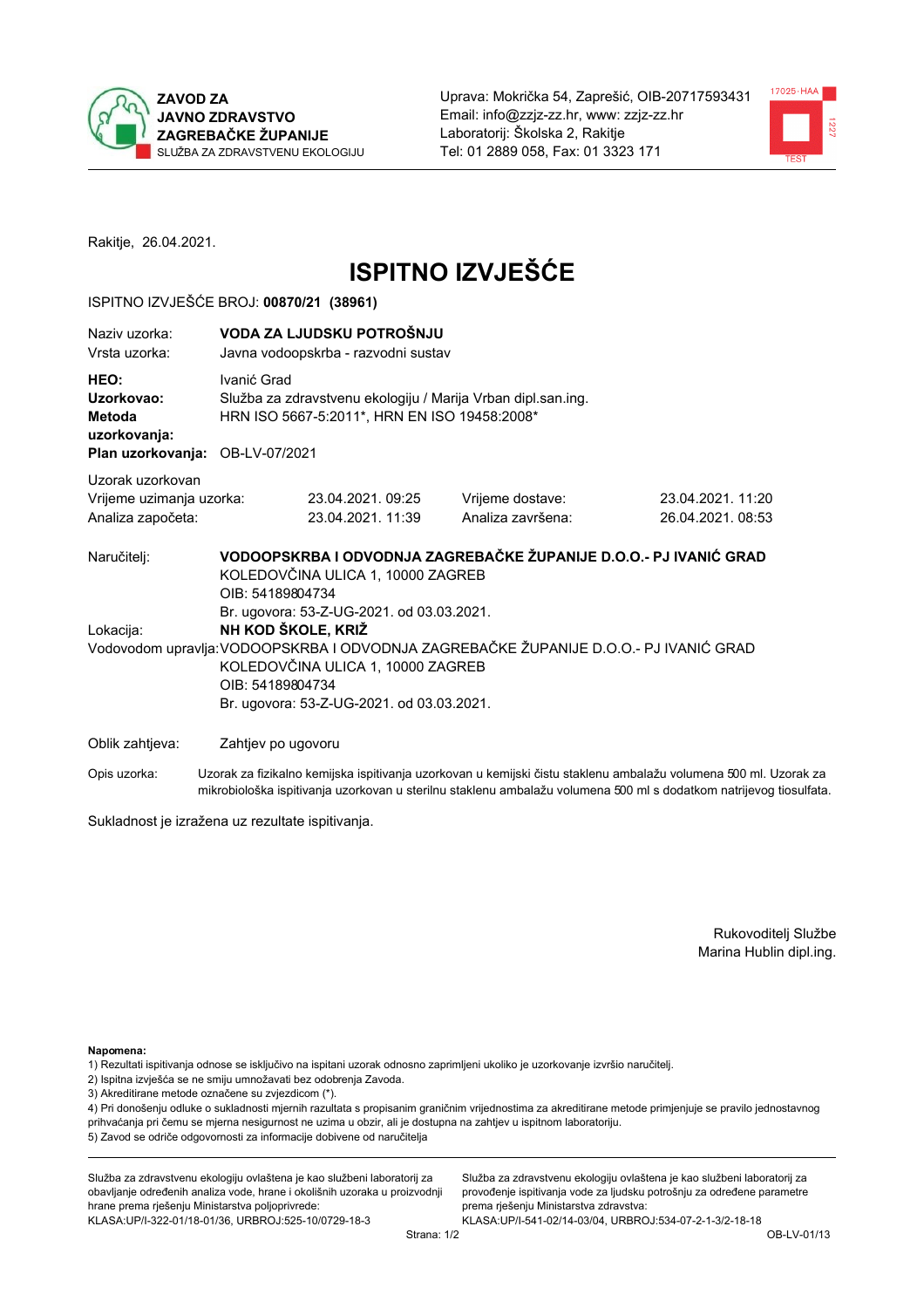## **REZULTATI ISPITIVANJA:**

| Pokazatelj                | <b>Metoda</b>                           | <b>MJ</b>                                | <b>Rezultatt</b> | <b>MDK**</b> | <b>Sukladno</b> |
|---------------------------|-----------------------------------------|------------------------------------------|------------------|--------------|-----------------|
| Temperatura               | Standard Methods 21st Ed.<br>2005.2550B | $\overline{C}$                           | 12,1             | 25           | DA              |
| Slobodni rezidualni klor  | HRN EN ISO 7393-2:2018*                 | $\overline{\text{mg/L}}$ Cl <sub>2</sub> | 0,06             | 0,5          | DA              |
| Boja                      | HRN EN ISO 7887:2012                    | mg/L Pt/Co skale                         | < 5              | 20           | DA              |
| Mutnoća                   | HRN EN ISO 7027-1:2016*                 | NTU jedinica                             | 0,24             | 4            | DA              |
| <b>Miris</b>              | HRN EN 1622:2008                        |                                          | bez              | bez          | DA              |
| Okus                      | HRN EN 1622:2008                        |                                          | bez              | bez          | DA              |
| pH                        | HRN EN ISO 10523:2012*                  | pH jedinica                              | 7,5              | $6.5 - 9.5$  | DA              |
| Temp.pri određivanju pH   |                                         | $\overline{c}$                           | 15,3             |              |                 |
| Elektrovodljivost         | HRN EN 27888:2008*                      | $\mu$ Scm <sup>-1</sup> pri 20°C         | 434              | 2.500        | DA              |
| Utrošak KMnO <sub>4</sub> | HRN EN ISO 8467:2001                    | mg/L $O_2$                               | < 0.5            | 5,0          | DA              |
| Kloridi                   | HRN EN ISO 10304-1:2009*                | mg/L CI                                  | 11,0             | 250,0        | DA              |
| Nitriti                   | HRN EN ISO 10304-1:2009*                | mg/L $(NO2)$                             | < 0,050          | 0,50         | DA              |
| Nitrati                   | HRN EN ISO 10304-1:2009*                | mg/L $(NO3)$                             | 7,6              | 50           | DA              |
| Amonij                    | HRN ISO 7150-1:1998*                    | mg/L $(NH_{\lambda}^{\dagger})$          | < 0,05           | 0,50         | DA              |

trezultat izražen kao manje od (<) odnosi se na granicu kvantifikacije

\*\*maksimalno dozvoljena koncentracija

### Izjava o sukladnosti

Prema ispitanim parametrima uzorak vode JE SUKLADAN zahtjevima članka 5. Zakona o vodi za ljudsku potrošnju (NN 56/2013, 64/2015, 104/2017, 115/2018, 16/2020) i priloga I Pravilnika o parametrima sukladnosti, metodama analize, monitoringu i planovima sigurnosti vode za ljudsku potrošnju te načinu vođenja registra pravnih osoba koje obavljaju djelatnost javne vodoopskrbe (NN 125/2017, 39/2020).

> Rukovoditelj Odjela Nikolina Ciban dipl.ing.

# Odjel za mikrobiološka ispitivanja voda

## **REZULTATI ISPITIVANJA:**

| Pokazatelj             | <b>Metoda</b>           | <b>MJ</b>   | <b>Rezultat</b> | MDK** | <b>Sukladno</b> |
|------------------------|-------------------------|-------------|-----------------|-------|-----------------|
| Ukupni koliformi       | HRN EN ISO 9308-1:2014* | broj/100 mL |                 |       | DA              |
| Escherichia coli       | HRN EN ISO 9308-1:2014* | broj/100 mL |                 |       | DA              |
| Enterokoki             | HRN EN ISO 7899-2:2000* | broj/100 mL |                 |       | DA              |
| Aerobne bakt -36°C/48h | HRN EN ISO 6222:2000*   | broj/1 mL   |                 | 100   | DA              |
| Aerobne bakt -22°C/72h | HRN EN ISO 6222:2000*   | broj/1 mL   |                 | 100   | DA              |

\*\*maksimalno dozvoljena koncentracija

#### Izjava o sukladnosti

Prema ispitanim parametrima uzorak vode JE SUKLADAN zahtjevima članka 5. Zakona o vodi za ljudsku potrošnju (NN 56/2013, 64/2015, 104/2017, 115/2018, 16/2020) i priloga I Pravilnika o parametrima sukladnosti, metodama analize, monitoringu i planovima sigurnosti vode za ljudsku potrošnju te načinu vođenja registra pravnih osoba koje obavljaju djelatnost javne vodoopskrbe (NN 125/2017, 39/2020).

> Rukovoditelj Odjela Marina Hublin dipl.ing.

#### KRAJ ISPITNOG IZVJEŠĆA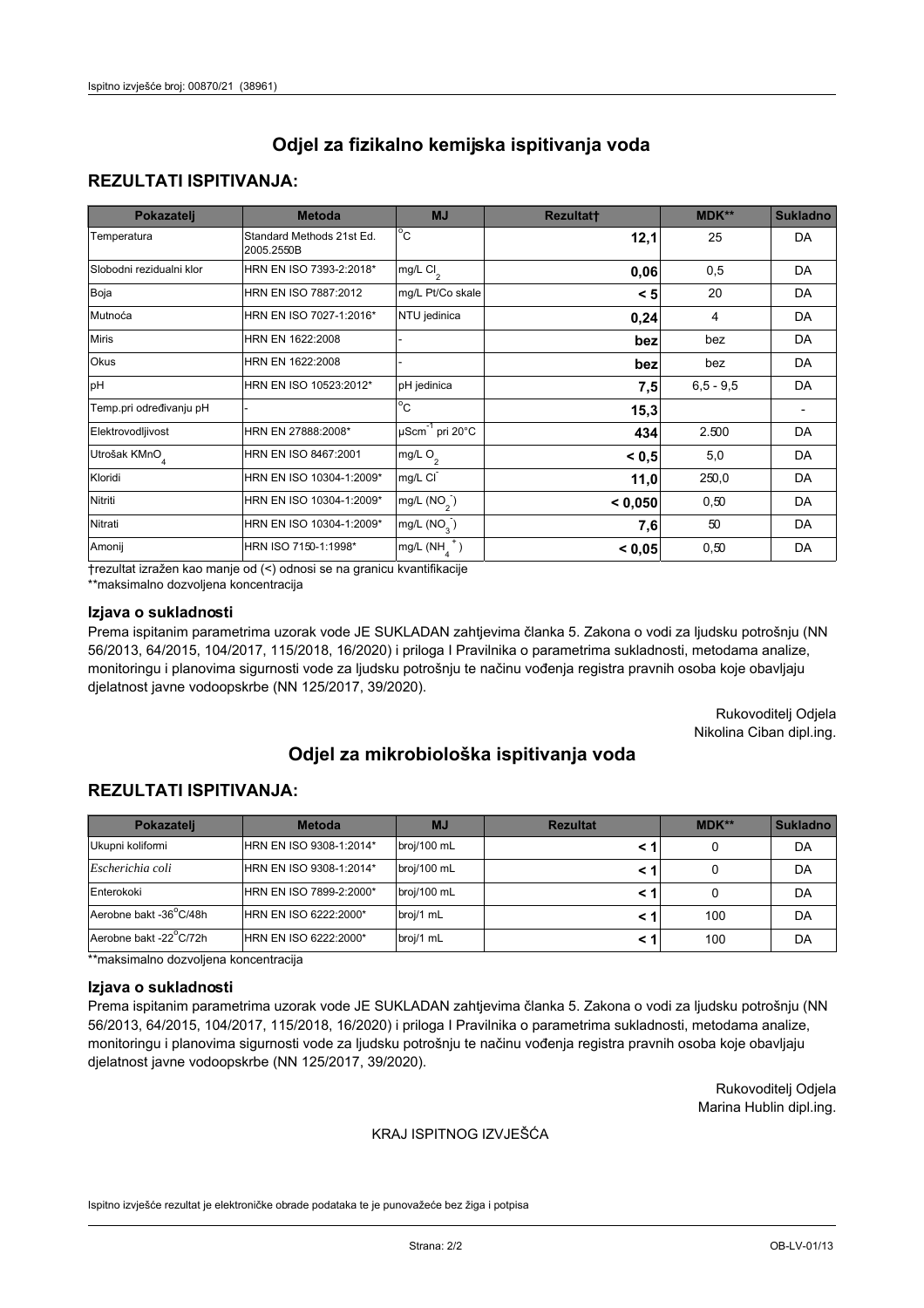



Rakitje, 26.04.2021.

# **ISPITNO IZVJEŠĆE**

#### ISPITNO IZVJEŠĆE BROJ: 00869/21 (38960)

| Naziy uzorka:<br>Vrsta uzorka:                                                  |                                                                                                                                                                                                                                                                                          | VODA ZA LJUDSKU POTROŠNJU<br>Javna vodoopskrba - razvodni sustav                                             |                                                                   |                                      |  |  |
|---------------------------------------------------------------------------------|------------------------------------------------------------------------------------------------------------------------------------------------------------------------------------------------------------------------------------------------------------------------------------------|--------------------------------------------------------------------------------------------------------------|-------------------------------------------------------------------|--------------------------------------|--|--|
| HEO:<br>Uzorkovao:<br>Metoda<br>uzorkovanja:<br>Plan uzorkovanja: OB-LV-07/2021 | Ivanić Grad                                                                                                                                                                                                                                                                              | Služba za zdravstvenu ekologiju / Marija Vrban dipl.san.ing.<br>HRN ISO 5667-5:2011*, HRN EN ISO 19458:2008* |                                                                   |                                      |  |  |
| Uzorak uzorkovan<br>Vrijeme uzimanja uzorka:<br>Analiza započeta:               |                                                                                                                                                                                                                                                                                          | 23.04.2021, 09:10<br>23.04.2021.11:38                                                                        | Vrijeme dostave:<br>Analiza završena:                             | 23.04.2021.11:20<br>26.04.2021.08:49 |  |  |
| Naručitelj:                                                                     | OIB: 54189804734                                                                                                                                                                                                                                                                         | KOLEDOVČINA ULICA 1, 10000 ZAGREB                                                                            | VODOOPSKRBA I ODVODNJA ZAGREBAČKE ŽUPANIJE D.O.O.- PJ IVANIĆ GRAD |                                      |  |  |
|                                                                                 | Br. ugovora: 53-Z-UG-2021. od 03.03.2021.<br>NH KOD ŠKOLE, IVANIČKO GRABERJE<br>Lokacija:<br>Vodovodom upravlja: VODOOPSKRBA I ODVODNJA ZAGREBAČKE ŽUPANIJE D.O.O.- PJ IVANIĆ GRAD<br>KOLEDOVČINA ULICA 1, 10000 ZAGREB<br>OIB: 54189804734<br>Br. ugovora: 53-Z-UG-2021. od 03.03.2021. |                                                                                                              |                                                                   |                                      |  |  |
| Oblik zahtjeva:                                                                 | Zahtjev po ugovoru                                                                                                                                                                                                                                                                       |                                                                                                              |                                                                   |                                      |  |  |

Opis uzorka: Uzorak za fizikalno kemijska ispitivanja uzorkovan u kemijski čistu staklenu ambalažu volumena 500 ml. Uzorak za mikrobiološka ispitivanja uzorkovan u sterilnu staklenu ambalažu volumena 500 ml s dodatkom natrijevog tiosulfata.

Sukladnost je izražena uz rezultate ispitivanja.

Rukovoditelj Službe Marina Hublin dipl.ing.

Napomena:

1) Rezultati ispitivanja odnose se isključivo na ispitani uzorak odnosno zaprimljeni ukoliko je uzorkovanje izvršio naručitelj.

- 2) Ispitna izvješća se ne smiju umnožavati bez odobrenja Zavoda.
- 3) Akreditirane metode označene su zvjezdicom (\*).

4) Pri donošenju odluke o sukladnosti mjernih razultata s propisanim graničnim vrijednostima za akreditirane metode primjenjuje se pravilo jednostavnog prihvaćanja pri čemu se mjerna nesigurnost ne uzima u obzir, ali je dostupna na zahtjev u ispitnom laboratoriju. 5) Zavod se odriče odgovornosti za informacije dobivene od naručitelja

Služba za zdravstvenu ekologiju ovlaštena je kao službeni laboratorij za obavljanje određenih analiza vode, hrane i okolišnih uzoraka u proizvodnji hrane prema rješenju Ministarstva poljoprivrede: KLASA:UP/I-322-01/18-01/36, URBROJ:525-10/0729-18-3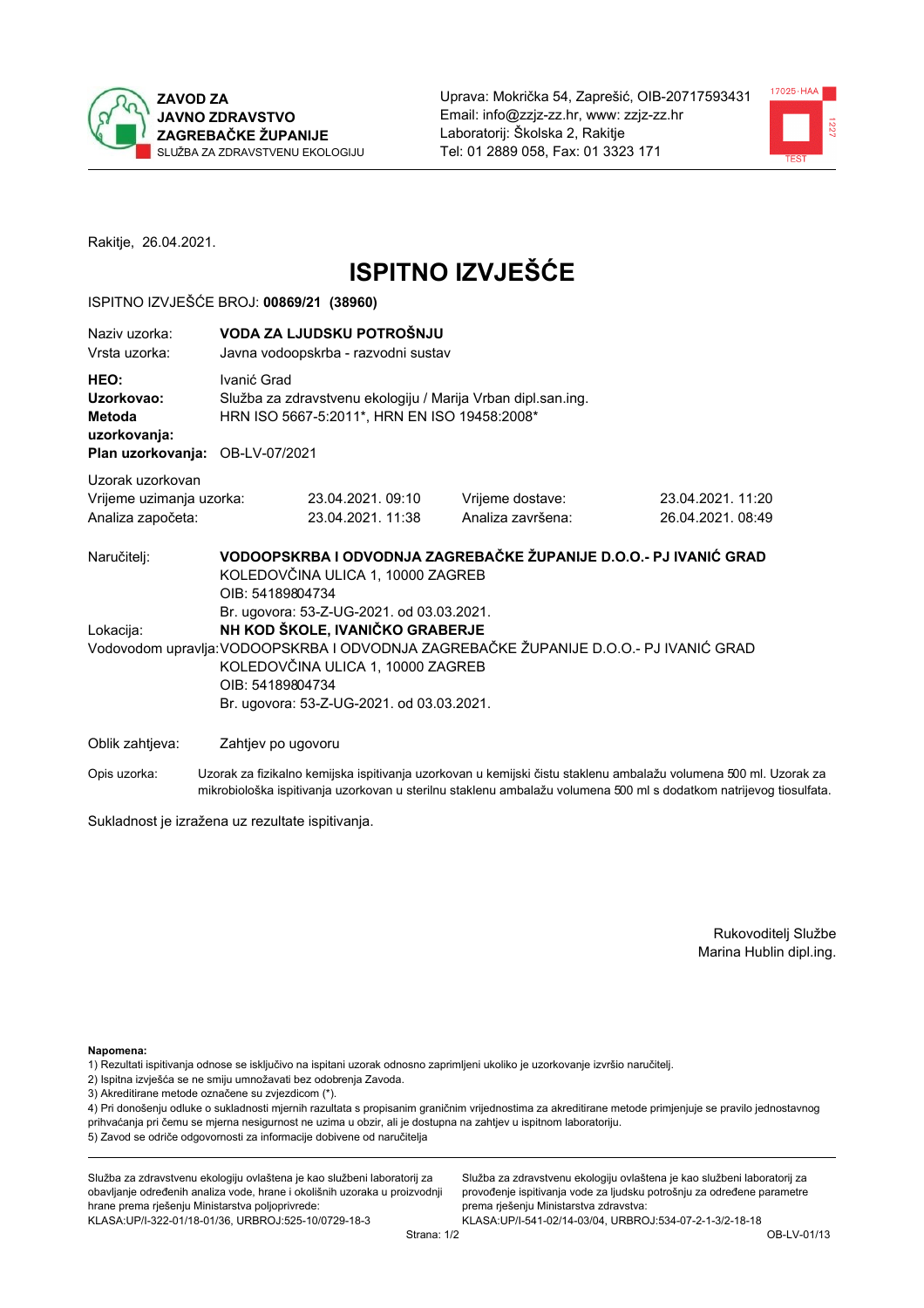## **REZULTATI ISPITIVANJA:**

| Pokazatelj                | <b>Metoda</b>                           | <b>MJ</b>                                | <b>Rezultatt</b> | <b>MDK**</b> | <b>Sukladno</b> |
|---------------------------|-----------------------------------------|------------------------------------------|------------------|--------------|-----------------|
| Temperatura               | Standard Methods 21st Ed.<br>2005.2550B | $\overline{C}$                           | 11,9             | 25           | DA              |
| Slobodni rezidualni klor  | HRN EN ISO 7393-2:2018*                 | $\overline{\text{mg/L}}$ Cl <sub>2</sub> | 0,07             | 0,5          | DA              |
| Boja                      | HRN EN ISO 7887:2012                    | mg/L Pt/Co skale                         | < 5              | 20           | DA              |
| Mutnoća                   | HRN EN ISO 7027-1:2016*                 | NTU jedinica                             | 0,17             | 4            | DA              |
| <b>Miris</b>              | HRN EN 1622:2008                        |                                          | bez              | bez          | DA              |
| Okus                      | HRN EN 1622:2008                        |                                          | bez              | bez          | DA              |
| pH                        | HRN EN ISO 10523:2012*                  | pH jedinica                              | 7,5              | $6.5 - 9.5$  | DA              |
| Temp.pri određivanju pH   |                                         | $\overline{c}$                           | 15,2             |              |                 |
| Elektrovodljivost         | HRN EN 27888:2008*                      | $\mu$ Scm <sup>-1</sup> pri 20°C         | 426              | 2.500        | DA              |
| Utrošak KMnO <sub>4</sub> | HRN EN ISO 8467:2001                    | mg/L $O_2$                               | 0,5              | 5,0          | DA              |
| Kloridi                   | HRN EN ISO 10304-1:2009*                | mg/L CI                                  | 10,7             | 250,0        | DA              |
| Nitriti                   | HRN EN ISO 10304-1:2009*                | mg/L (NO <sub>2</sub> )                  | < 0.050          | 0,50         | DA              |
| Nitrati                   | HRN EN ISO 10304-1:2009*                | mg/L $(NO3)$                             | 7,4              | 50           | DA              |
| Amonij                    | HRN ISO 7150-1:1998*                    | mg/L $(NH_{\lambda}^{\dagger})$          | < 0,05           | 0,50         | DA              |

trezultat izražen kao manje od (<) odnosi se na granicu kvantifikacije

\*\*maksimalno dozvoljena koncentracija

### Izjava o sukladnosti

Prema ispitanim parametrima uzorak vode JE SUKLADAN zahtjevima članka 5. Zakona o vodi za ljudsku potrošnju (NN 56/2013, 64/2015, 104/2017, 115/2018, 16/2020) i priloga I Pravilnika o parametrima sukladnosti, metodama analize, monitoringu i planovima sigurnosti vode za ljudsku potrošnju te načinu vođenja registra pravnih osoba koje obavljaju djelatnost javne vodoopskrbe (NN 125/2017, 39/2020).

> Rukovoditelj Odjela Nikolina Ciban dipl.ing.

# Odjel za mikrobiološka ispitivanja voda

## **REZULTATI ISPITIVANJA:**

| Pokazateli             | <b>Metoda</b>           | <b>MJ</b>   | <b>Rezultat</b> | MDK** | <b>Sukladno</b> |
|------------------------|-------------------------|-------------|-----------------|-------|-----------------|
| Ukupni koliformi       | HRN EN ISO 9308-1:2014* | broj/100 mL |                 |       | DA              |
| Escherichia coli       | HRN EN ISO 9308-1:2014* | broj/100 mL |                 |       | DA              |
| Enterokoki             | HRN EN ISO 7899-2:2000* | broj/100 mL |                 |       | DA              |
| Aerobne bakt -36°C/48h | HRN EN ISO 6222:2000*   | broj/1 mL   |                 | 100   | DA              |
| Aerobne bakt -22°C/72h | HRN EN ISO 6222:2000*   | broj/1 mL   |                 | 100   | DA              |

\*\*maksimalno dozvoljena koncentracija

#### Izjava o sukladnosti

Prema ispitanim parametrima uzorak vode JE SUKLADAN zahtjevima članka 5. Zakona o vodi za ljudsku potrošnju (NN 56/2013, 64/2015, 104/2017, 115/2018, 16/2020) i priloga I Pravilnika o parametrima sukladnosti, metodama analize, monitoringu i planovima sigurnosti vode za ljudsku potrošnju te načinu vođenja registra pravnih osoba koje obavljaju djelatnost javne vodoopskrbe (NN 125/2017, 39/2020).

> Rukovoditelj Odjela Marina Hublin dipl.ing.

#### KRAJ ISPITNOG IZVJEŠĆA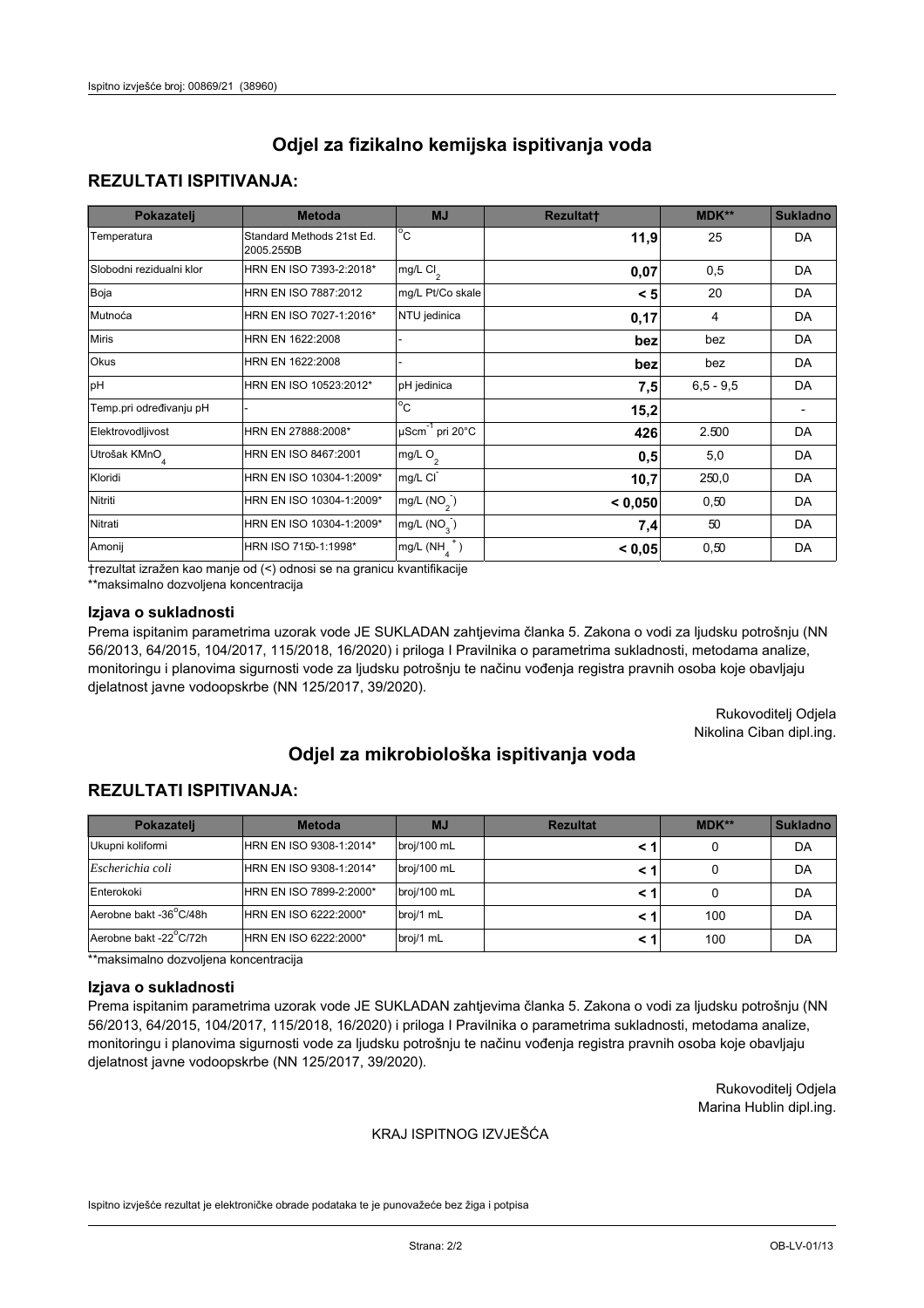



Rakitje, 26.04.2021.

# **ISPITNO IZVJEŠĆE**

#### ISPITNO IZVJEŠĆE BROJ: 00868/21 (38959)

| Naziv uzorka:<br>Vrsta uzorka:                                                  |                                      | VODA ZA LJUDSKU POTROŠNJU<br>Javna vodoopskrba - razvodni sustav                                                                                                                       |                                                                                                                                                            |                                                                                                                  |  |  |  |
|---------------------------------------------------------------------------------|--------------------------------------|----------------------------------------------------------------------------------------------------------------------------------------------------------------------------------------|------------------------------------------------------------------------------------------------------------------------------------------------------------|------------------------------------------------------------------------------------------------------------------|--|--|--|
| HEO:<br>Uzorkovao:<br>Metoda<br>uzorkovanja:<br>Plan uzorkovanja: OB-LV-07/2021 |                                      | Ivanić Grad<br>Služba za zdravstvenu ekologiju / Marija Vrban dipl.san.ing.<br>HRN ISO 5667-5:2011*, HRN EN ISO 19458:2008*                                                            |                                                                                                                                                            |                                                                                                                  |  |  |  |
|                                                                                 |                                      |                                                                                                                                                                                        |                                                                                                                                                            |                                                                                                                  |  |  |  |
| Uzorak uzorkovan<br>Vrijeme uzimanja uzorka:<br>Analiza započeta:               |                                      | 23.04.2021, 08:55<br>23.04.2021.11:38                                                                                                                                                  | Vrijeme dostave:<br>Analiza završena:                                                                                                                      | 23.04.2021.11:20<br>26.04.2021.08:47                                                                             |  |  |  |
| Naručitelj:<br>Lokacija:                                                        | OIB: 54189804734<br>OIB: 54189804734 | KOLEDOVČINA ULICA 1, 10000 ZAGREB<br>Br. ugovora: 53-Z-UG-2021. od 03.03.2021.<br>SOBOČANI REZERVOAR<br>KOLEDOVČINA ULICA 1, 10000 ZAGREB<br>Br. ugovora: 53-Z-UG-2021. od 03.03.2021. | VODOOPSKRBA I ODVODNJA ZAGREBAČKE ŽUPANIJE D.O.O.- PJ IVANIĆ GRAD<br>Vodovodom upravlja: VODOOPSKRBA I ODVODNJA ZAGREBAČKE ŽUPANIJE D.O.O.- PJ IVANIĆ GRAD |                                                                                                                  |  |  |  |
| Oblik zahtjeva:                                                                 |                                      | Zahtjev po ugovoru                                                                                                                                                                     |                                                                                                                                                            |                                                                                                                  |  |  |  |
| Opis uzorka:                                                                    |                                      |                                                                                                                                                                                        |                                                                                                                                                            | Uzorak za fizikalno kemijska ispitivanja uzorkovan u kemijski čistu staklenu ambalažu volumena 500 ml. Uzorak za |  |  |  |

Sukladnost je izražena uz rezultate ispitivanja.

Rukovoditelj Službe Marina Hublin dipl.ing.

Napomena:

- 1) Rezultati ispitivanja odnose se isključivo na ispitani uzorak odnosno zaprimljeni ukoliko je uzorkovanje izvršio naručitelj.
- 2) Ispitna izvješća se ne smiju umnožavati bez odobrenja Zavoda.
- 3) Akreditirane metode označene su zvjezdicom (\*).

4) Pri donošenju odluke o sukladnosti mjernih razultata s propisanim graničnim vrijednostima za akreditirane metode primjenjuje se pravilo jednostavnog prihvaćanja pri čemu se mjerna nesigurnost ne uzima u obzir, ali je dostupna na zahtjev u ispitnom laboratoriju. 5) Zavod se odriče odgovornosti za informacije dobivene od naručitelja

mikrobiološka ispitivanja uzorkovan u sterilnu staklenu ambalažu volumena 500 ml s dodatkom natrijevog tiosulfata.

Služba za zdravstvenu ekologiju ovlaštena je kao službeni laboratorij za obavljanje određenih analiza vode, hrane i okolišnih uzoraka u proizvodnji hrane prema rješenju Ministarstva poljoprivrede: KLASA:UP/I-322-01/18-01/36, URBROJ:525-10/0729-18-3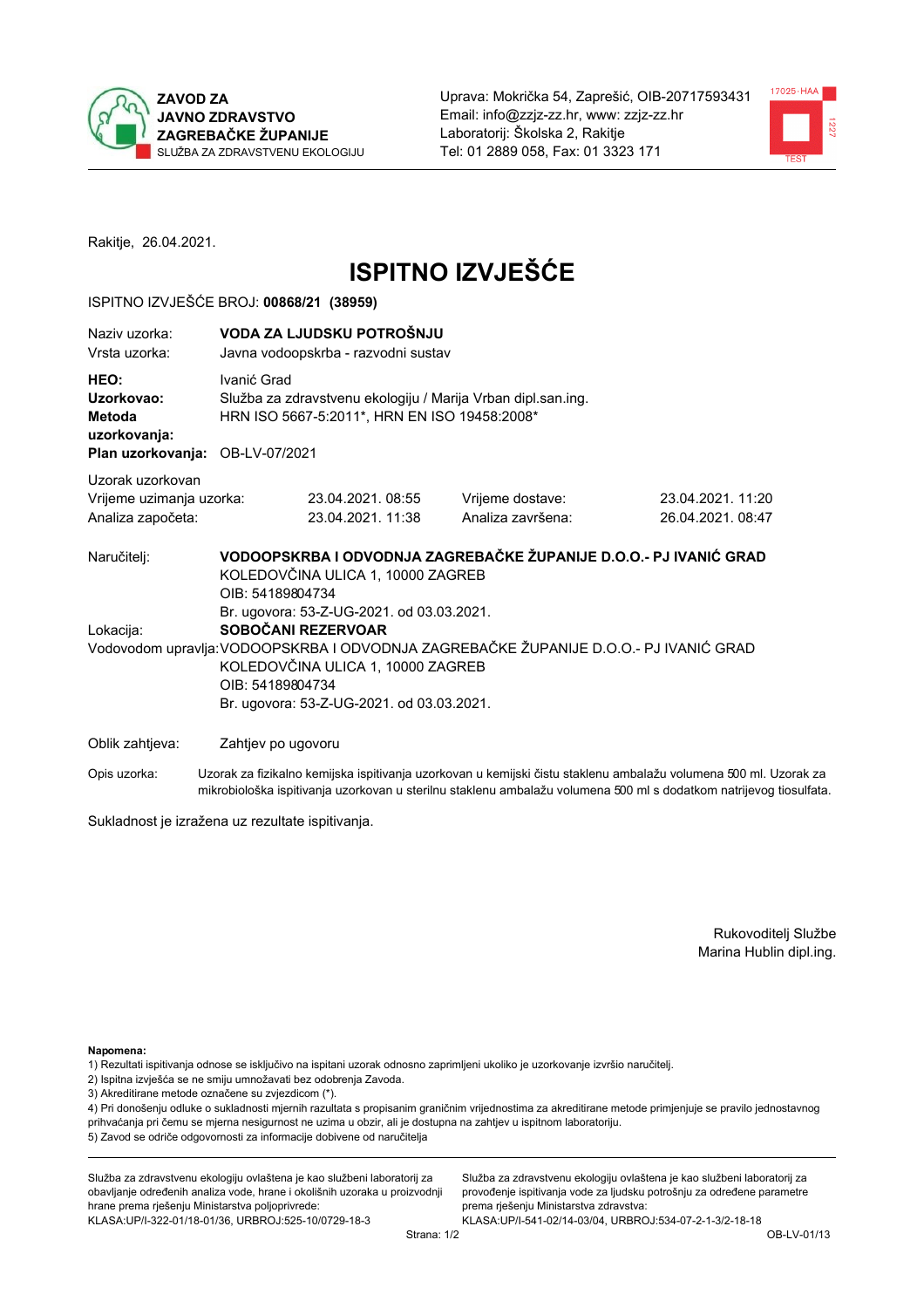## **REZULTATI ISPITIVANJA:**

| Pokazatelj                | <b>Metoda</b>                           | <b>MJ</b>                        | <b>Rezultatt</b> | MDK**       | <b>Sukladno</b> |
|---------------------------|-----------------------------------------|----------------------------------|------------------|-------------|-----------------|
| Temperatura               | Standard Methods 21st Ed.<br>2005.2550B | $^{\circ}$ C                     | 12,8             | 25          | DA              |
| Slobodni rezidualni klor  | HRN EN ISO 7393-2:2018*                 | mg/L $Cl2$                       | 0, 10            | 0,5         | DA              |
| Boja                      | HRN EN ISO 7887:2012                    | mg/L Pt/Co skale                 | < 5              | 20          | DA              |
| Mutnoća                   | HRN EN ISO 7027-1:2016*                 | NTU jedinica                     | 0,24             | 4           | DA              |
| <b>Miris</b>              | HRN EN 1622:2008                        |                                  | bez              | bez         | DA              |
| Okus                      | HRN EN 1622:2008                        |                                  | bez              | bez         | DA              |
| pH                        | HRN EN ISO 10523:2012*                  | pH jedinica                      | 7,5              | $6,5 - 9,5$ | DA              |
| Temp.pri određivanju pH   |                                         | $\overline{c}$                   | 15,6             |             |                 |
| Elektrovodljivost         | HRN EN 27888:2008*                      | $\mu$ Scm <sup>-1</sup> pri 20°C | 435              | 2.500       | DA              |
| Utrošak KMnO <sub>4</sub> | HRN EN ISO 8467:2001                    | mg/L O <sub>2</sub>              | 0,5              | 5,0         | DA              |
| Kloridi                   | HRN EN ISO 10304-1:2009*                | mg/L CI                          | 10,5             | 250,0       | DA              |
| Nitriti                   | HRN EN ISO 10304-1:2009*                | mg/L $(NO2)$                     | < 0,050          | 0,50        | DA              |
| Nitrati                   | HRN EN ISO 10304-1:2009*                | mg/L (NO <sub>3</sub> )          | 6,5              | 50          | DA              |
| Amonij                    | HRN ISO 7150-1:1998*                    | $mg/L(NH_A^+)$                   | < 0,05           | 0,50        | DA              |

trezultat izražen kao manje od (<) odnosi se na granicu kvantifikacije

\*\*maksimalno dozvoljena koncentracija

### Izjava o sukladnosti

Prema ispitanim parametrima uzorak vode JE SUKLADAN zahtjevima članka 5. Zakona o vodi za ljudsku potrošnju (NN 56/2013, 64/2015, 104/2017, 115/2018, 16/2020) i priloga I Pravilnika o parametrima sukladnosti, metodama analize, monitoringu i planovima sigurnosti vode za ljudsku potrošnju te načinu vođenja registra pravnih osoba koje obavljaju djelatnost javne vodoopskrbe (NN 125/2017, 39/2020).

> Rukovoditelj Odjela Nikolina Ciban dipl.ing.

# Odjel za mikrobiološka ispitivanja voda

## **REZULTATI ISPITIVANJA:**

| Pokazateli             | <b>Metoda</b>           | <b>MJ</b>   | <b>Rezultat</b> | MDK** | <b>Sukladno</b> |
|------------------------|-------------------------|-------------|-----------------|-------|-----------------|
| Ukupni koliformi       | HRN EN ISO 9308-1:2014* | broj/100 mL |                 |       | DA              |
| Escherichia coli       | HRN EN ISO 9308-1:2014* | broj/100 mL |                 |       | DA              |
| Enterokoki             | HRN EN ISO 7899-2:2000* | broj/100 mL |                 |       | DA              |
| Aerobne bakt -36°C/48h | HRN EN ISO 6222:2000*   | broj/1 mL   | 14              | 100   | DA              |
| Aerobne bakt -22°C/72h | HRN EN ISO 6222:2000*   | broj/1 mL   | 10              | 100   | DA              |

\*\*maksimalno dozvoljena koncentracija

#### Izjava o sukladnosti

Prema ispitanim parametrima uzorak vode JE SUKLADAN zahtjevima članka 5. Zakona o vodi za ljudsku potrošnju (NN 56/2013, 64/2015, 104/2017, 115/2018, 16/2020) i priloga I Pravilnika o parametrima sukladnosti, metodama analize, monitoringu i planovima sigurnosti vode za ljudsku potrošnju te načinu vođenja registra pravnih osoba koje obavljaju djelatnost javne vodoopskrbe (NN 125/2017, 39/2020).

> Rukovoditelj Odjela Marina Hublin dipl.ing.

#### KRAJ ISPITNOG IZVJEŠĆA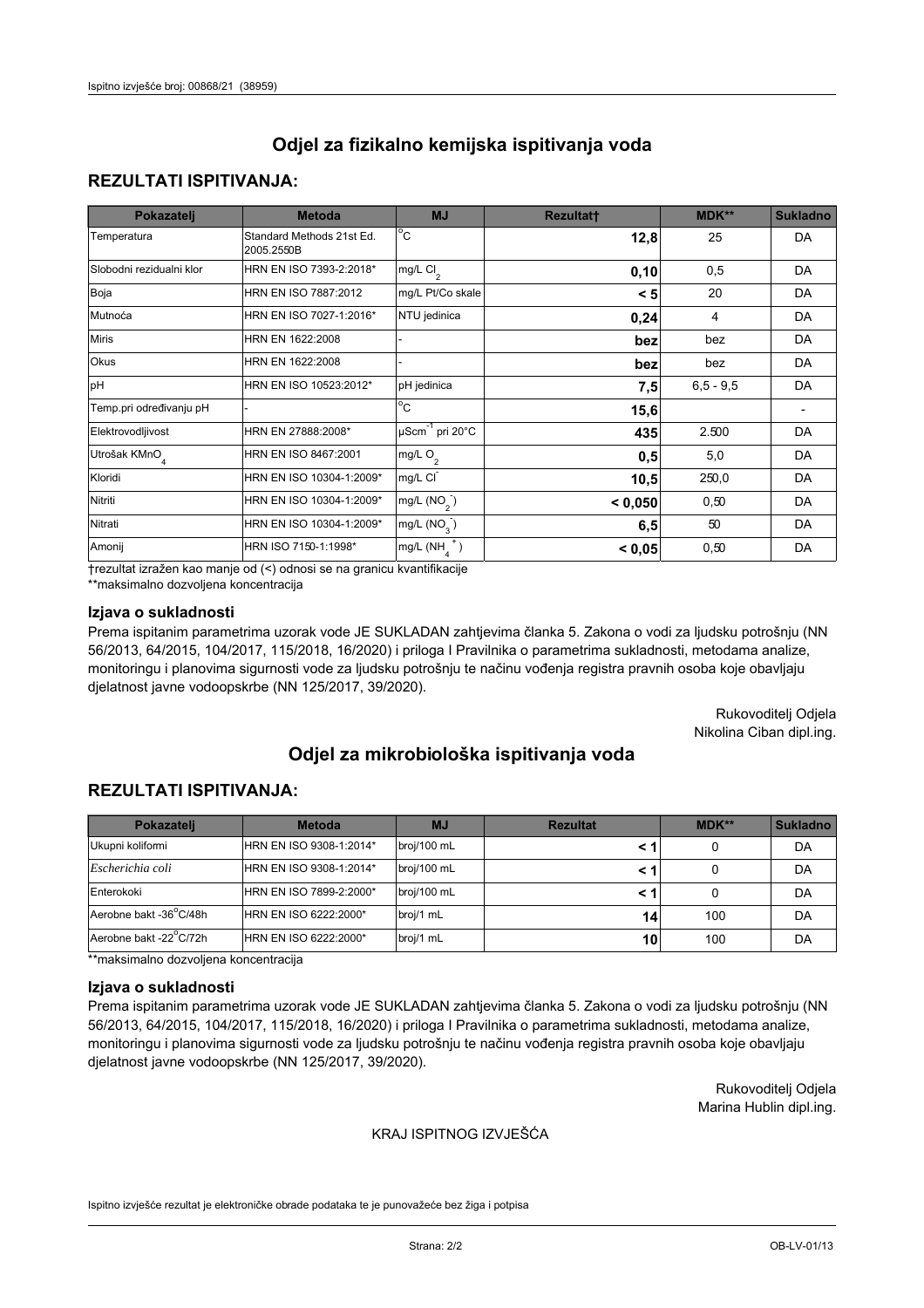



Rakitje, 26.04.2021.

# **ISPITNO IZVJEŠĆE**

#### ISPITNO IZVJEŠĆE BROJ: 00867/21 (38958)

| Naziv uzorka:<br>Vrsta uzorka:                                                  | VODA ZA LJUDSKU POTROŠNJU<br>Javna vodoopskrba - razvodni sustav |                                                                                                                                                                                                                                                                                               |                                       |                                      |  |  |
|---------------------------------------------------------------------------------|------------------------------------------------------------------|-----------------------------------------------------------------------------------------------------------------------------------------------------------------------------------------------------------------------------------------------------------------------------------------------|---------------------------------------|--------------------------------------|--|--|
| HEO:<br>Uzorkovao:<br>Metoda<br>uzorkovanja:<br>Plan uzorkovanja: OB-LV-07/2021 | Ivanić Grad                                                      | Služba za zdravstvenu ekologiju / Marija Vrban dipl.san.ing.<br>HRN ISO 5667-5:2011*, HRN EN ISO 19458:2008*                                                                                                                                                                                  |                                       |                                      |  |  |
| Uzorak uzorkovan                                                                |                                                                  |                                                                                                                                                                                                                                                                                               |                                       |                                      |  |  |
| Vrijeme uzimanja uzorka:<br>Analiza započeta:                                   |                                                                  | 23.04.2021.08:35<br>23.04.2021.11:38                                                                                                                                                                                                                                                          | Vrijeme dostave:<br>Analiza završena: | 23.04.2021.11:20<br>26.04.2021.08:45 |  |  |
| Naručitelj:<br>Lokacija:                                                        |                                                                  | VODOOPSKRBA I ODVODNJA ZAGREBAČKE ŽUPANIJE D.O.O.- PJ IVANIĆ GRAD<br>KOLEDOVČINA ULICA 1, 10000 ZAGREB<br>OIB: 54189804734<br>Br. ugovora: 53-Z-UG-2021. od 03.03.2021.<br>NH KLOŠTAR IVANIĆ, CENTAR<br>Vodovodom upravlja: VODOOPSKRBA I ODVODNJA ZAGREBAČKE ŽUPANIJE D.O.O.- PJ IVANIĆ GRAD |                                       |                                      |  |  |
|                                                                                 | OIB: 54189804734                                                 | KOLEDOVČINA ULICA 1, 10000 ZAGREB<br>Br. ugovora: 53-Z-UG-2021. od 03.03.2021.                                                                                                                                                                                                                |                                       |                                      |  |  |
| Oblik zahtjeva:                                                                 | Zahtjev po ugovoru                                               |                                                                                                                                                                                                                                                                                               |                                       |                                      |  |  |
|                                                                                 |                                                                  | .                                                                                                                                                                                                                                                                                             |                                       |                                      |  |  |

Opis uzorka: Uzorak za fizikalno kemijska ispitivanja uzorkovan u kemijski čistu staklenu ambalažu volumena 500 ml. Uzorak za mikrobiološka ispitivanja uzorkovan u sterilnu staklenu ambalažu volumena 500 ml s dodatkom natrijevog tiosulfata.

Sukladnost je izražena uz rezultate ispitivanja.

Rukovoditelj Službe Marina Hublin dipl.ing.

Napomena:

1) Rezultati ispitivanja odnose se isključivo na ispitani uzorak odnosno zaprimljeni ukoliko je uzorkovanje izvršio naručitelj.

- 2) Ispitna izvješća se ne smiju umnožavati bez odobrenja Zavoda.
- 3) Akreditirane metode označene su zvjezdicom (\*).

4) Pri donošenju odluke o sukladnosti mjernih razultata s propisanim graničnim vrijednostima za akreditirane metode primjenjuje se pravilo jednostavnog prihvaćanja pri čemu se mjerna nesigurnost ne uzima u obzir, ali je dostupna na zahtjev u ispitnom laboratoriju. 5) Zavod se odriče odgovornosti za informacije dobivene od naručitelja

Služba za zdravstvenu ekologiju ovlaštena je kao službeni laboratorij za obavljanje određenih analiza vode, hrane i okolišnih uzoraka u proizvodnji hrane prema rješenju Ministarstva poljoprivrede: KLASA:UP/I-322-01/18-01/36, URBROJ:525-10/0729-18-3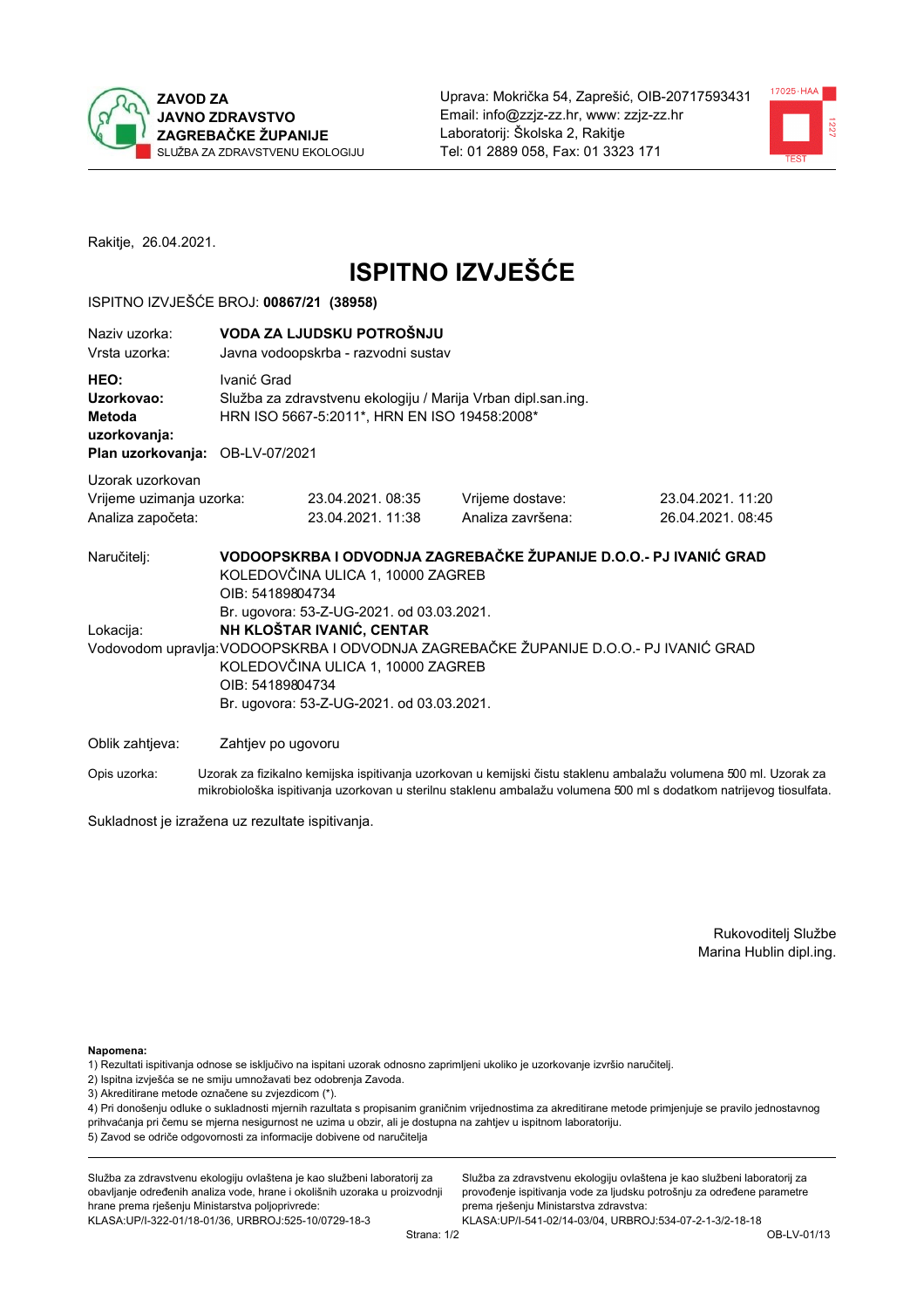## **REZULTATI ISPITIVANJA:**

| Pokazatelj                | <b>Metoda</b>                           | <b>MJ</b>                        | <b>Rezultatt</b> | MDK**       | <b>Sukladno</b> |
|---------------------------|-----------------------------------------|----------------------------------|------------------|-------------|-----------------|
| Temperatura               | Standard Methods 21st Ed.<br>2005.2550B | $^{\circ}$ C                     | 12,4             | 25          | DA              |
| Slobodni rezidualni klor  | HRN EN ISO 7393-2:2018*                 | mg/L $Cl2$                       | 0, 10            | 0,5         | DA              |
| Boja                      | HRN EN ISO 7887:2012                    | mg/L Pt/Co skale                 | < 5              | 20          | DA              |
| Mutnoća                   | HRN EN ISO 7027-1:2016*                 | NTU jedinica                     | 0,24             | 4           | DA              |
| <b>Miris</b>              | HRN EN 1622:2008                        |                                  | bez              | bez         | DA              |
| Okus                      | HRN EN 1622:2008                        |                                  | bez              | bez         | DA              |
| pH                        | HRN EN ISO 10523:2012*                  | pH jedinica                      | 7,5              | $6,5 - 9,5$ | DA              |
| Temp.pri određivanju pH   |                                         | $\overline{c}$                   | 15,5             |             |                 |
| Elektrovodljivost         | HRN EN 27888:2008*                      | $\mu$ Scm <sup>-1</sup> pri 20°C | 432              | 2.500       | DA              |
| Utrošak KMnO <sub>4</sub> | HRN EN ISO 8467:2001                    | mg/L O <sub>2</sub>              | < 0, 5           | 5,0         | DA              |
| Kloridi                   | HRN EN ISO 10304-1:2009*                | mg/L CI                          | 10,4             | 250,0       | DA              |
| Nitriti                   | HRN EN ISO 10304-1:2009*                | mg/L $(NO2)$                     | < 0,050          | 0,50        | DA              |
| Nitrati                   | HRN EN ISO 10304-1:2009*                | mg/L (NO <sub>3</sub> )          | 6,7              | 50          | DA              |
| Amonij                    | HRN ISO 7150-1:1998*                    | mg/L $(NH_a^+)$                  | < 0,05           | 0,50        | DA              |

trezultat izražen kao manje od (<) odnosi se na granicu kvantifikacije

\*\*maksimalno dozvoljena koncentracija

### Izjava o sukladnosti

Prema ispitanim parametrima uzorak vode JE SUKLADAN zahtjevima članka 5. Zakona o vodi za ljudsku potrošnju (NN 56/2013, 64/2015, 104/2017, 115/2018, 16/2020) i priloga I Pravilnika o parametrima sukladnosti, metodama analize, monitoringu i planovima sigurnosti vode za ljudsku potrošnju te načinu vođenja registra pravnih osoba koje obavljaju djelatnost javne vodoopskrbe (NN 125/2017, 39/2020).

> Rukovoditelj Odjela Nikolina Ciban dipl.ing.

# Odjel za mikrobiološka ispitivanja voda

## **REZULTATI ISPITIVANJA:**

| Pokazateli             | <b>Metoda</b>           | <b>MJ</b>   | <b>Rezultat</b> | MDK** | <b>Sukladno</b> |
|------------------------|-------------------------|-------------|-----------------|-------|-----------------|
| Ukupni koliformi       | HRN EN ISO 9308-1:2014* | broj/100 mL |                 |       | DA              |
| Escherichia coli       | HRN EN ISO 9308-1:2014* | broj/100 mL |                 |       | DA              |
| Enterokoki             | HRN EN ISO 7899-2:2000* | broj/100 mL |                 |       | DA              |
| Aerobne bakt -36°C/48h | HRN EN ISO 6222:2000*   | broj/1 mL   |                 | 100   | DA              |
| Aerobne bakt -22°C/72h | HRN EN ISO 6222:2000*   | broj/1 mL   | 18              | 100   | DA              |

\*\*maksimalno dozvoljena koncentracija

#### Izjava o sukladnosti

Prema ispitanim parametrima uzorak vode JE SUKLADAN zahtjevima članka 5. Zakona o vodi za ljudsku potrošnju (NN 56/2013, 64/2015, 104/2017, 115/2018, 16/2020) i priloga I Pravilnika o parametrima sukladnosti, metodama analize, monitoringu i planovima sigurnosti vode za ljudsku potrošnju te načinu vođenja registra pravnih osoba koje obavljaju djelatnost javne vodoopskrbe (NN 125/2017, 39/2020).

> Rukovoditelj Odjela Marina Hublin dipl.ing.

#### KRAJ ISPITNOG IZVJEŠĆA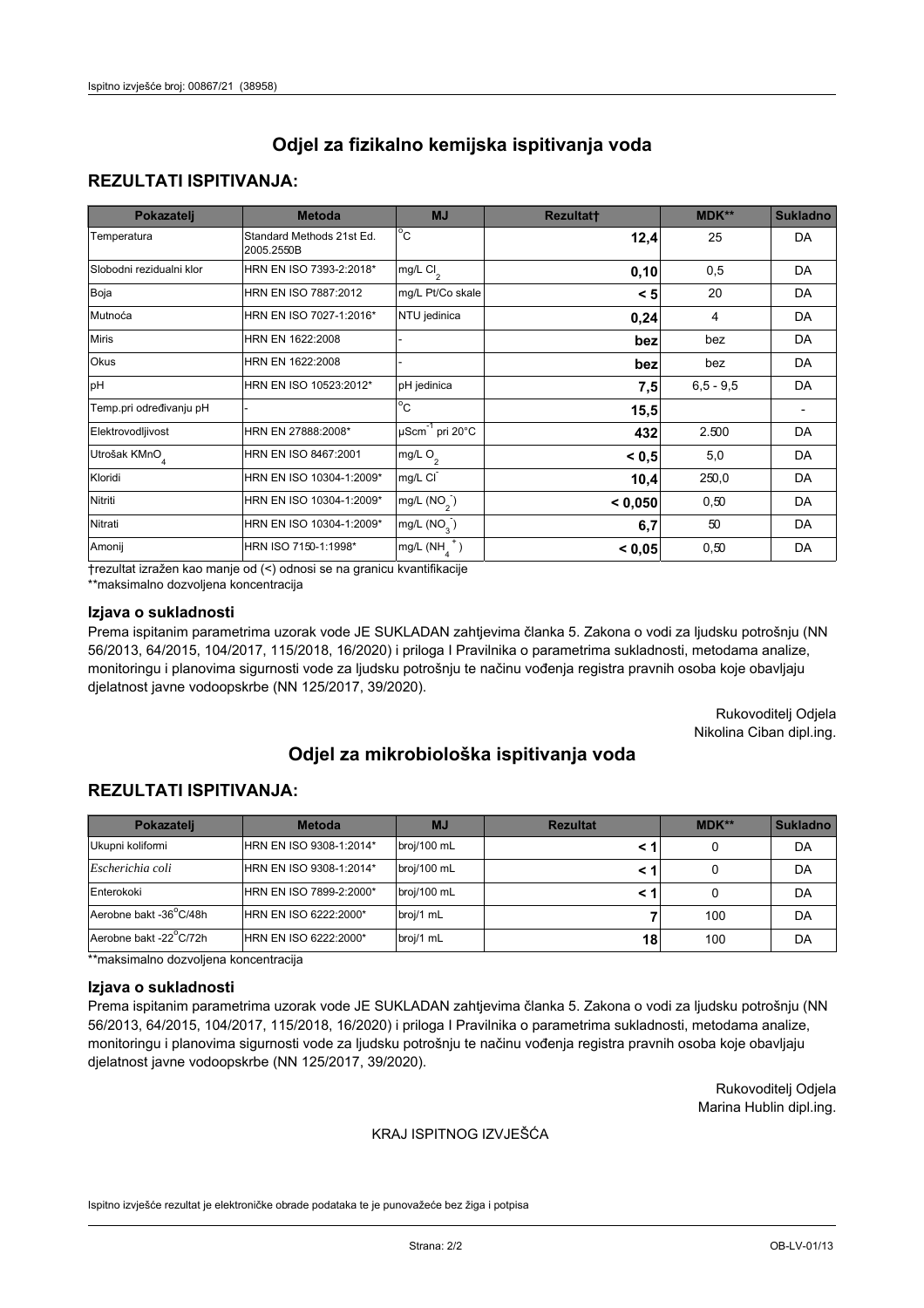



Rakitje, 26.04.2021.

# **ISPITNO IZVJEŠĆE**

#### ISPITNO IZVJEŠĆE BROJ: 00866/21 (38957)

| Naziv uzorka:<br>Vrsta uzorka:                                                  | VODA ZA LJUDSKU POTROŠNJU<br>Javna vodoopskrba - razvodni sustav                                                                                                                                                                                                         |                                                                                                              |                                                                   |                                      |  |
|---------------------------------------------------------------------------------|--------------------------------------------------------------------------------------------------------------------------------------------------------------------------------------------------------------------------------------------------------------------------|--------------------------------------------------------------------------------------------------------------|-------------------------------------------------------------------|--------------------------------------|--|
| HEO:<br>Uzorkovao:<br>Metoda<br>uzorkovanja:<br>Plan uzorkovanja: OB-LV-07/2021 | Ivanić Grad                                                                                                                                                                                                                                                              | Služba za zdravstvenu ekologiju / Marija Vrban dipl.san.ing.<br>HRN ISO 5667-5:2011*, HRN EN ISO 19458:2008* |                                                                   |                                      |  |
| Uzorak uzorkovan<br>Vrijeme uzimanja uzorka:<br>Analiza započeta:               |                                                                                                                                                                                                                                                                          | 23.04.2021, 08:20<br>23.04.2021.11:38                                                                        | Vrijeme dostave:<br>Analiza završena:                             | 23.04.2021.11:20<br>26.04.2021.08:43 |  |
| Naručitelj:                                                                     | OIB: 54189804734                                                                                                                                                                                                                                                         | KOLEDOVČINA ULICA 1, 10000 ZAGREB                                                                            | VODOOPSKRBA I ODVODNJA ZAGREBAČKE ŽUPANIJE D.O.O.- PJ IVANIĆ GRAD |                                      |  |
| Lokacija:                                                                       | Br. ugovora: 53-Z-UG-2021. od 03.03.2021.<br>CRPNA STANICA KLOŠTAR IVANIĆ<br>Vodovodom upravlja: VODOOPSKRBA I ODVODNJA ZAGREBAČKE ŽUPANIJE D.O.O.- PJ IVANIĆ GRAD<br>KOLEDOVČINA ULICA 1, 10000 ZAGREB<br>OIB: 54189804734<br>Br. ugovora: 53-Z-UG-2021. od 03.03.2021. |                                                                                                              |                                                                   |                                      |  |
| Oblik zahtjeva:                                                                 | Zahtjev po ugovoru                                                                                                                                                                                                                                                       |                                                                                                              |                                                                   |                                      |  |

Opis uzorka: Uzorak za fizikalno kemijska ispitivanja uzorkovan u kemijski čistu staklenu ambalažu volumena 500 ml. Uzorak za mikrobiološka ispitivanja uzorkovan u sterilnu staklenu ambalažu volumena 500 ml s dodatkom natrijevog tiosulfata.

Sukladnost je izražena uz rezultate ispitivanja.

Rukovoditelj Službe Marina Hublin dipl.ing.

Napomena:

1) Rezultati ispitivanja odnose se isključivo na ispitani uzorak odnosno zaprimljeni ukoliko je uzorkovanje izvršio naručitelj.

- 2) Ispitna izvješća se ne smiju umnožavati bez odobrenja Zavoda.
- 3) Akreditirane metode označene su zvjezdicom (\*).

4) Pri donošenju odluke o sukladnosti mjernih razultata s propisanim graničnim vrijednostima za akreditirane metode primjenjuje se pravilo jednostavnog prihvaćanja pri čemu se mjerna nesigurnost ne uzima u obzir, ali je dostupna na zahtjev u ispitnom laboratoriju. 5) Zavod se odriče odgovornosti za informacije dobivene od naručitelja

Služba za zdravstvenu ekologiju ovlaštena je kao službeni laboratorij za obavljanje određenih analiza vode, hrane i okolišnih uzoraka u proizvodnji hrane prema rješenju Ministarstva poljoprivrede: KLASA:UP/I-322-01/18-01/36, URBROJ:525-10/0729-18-3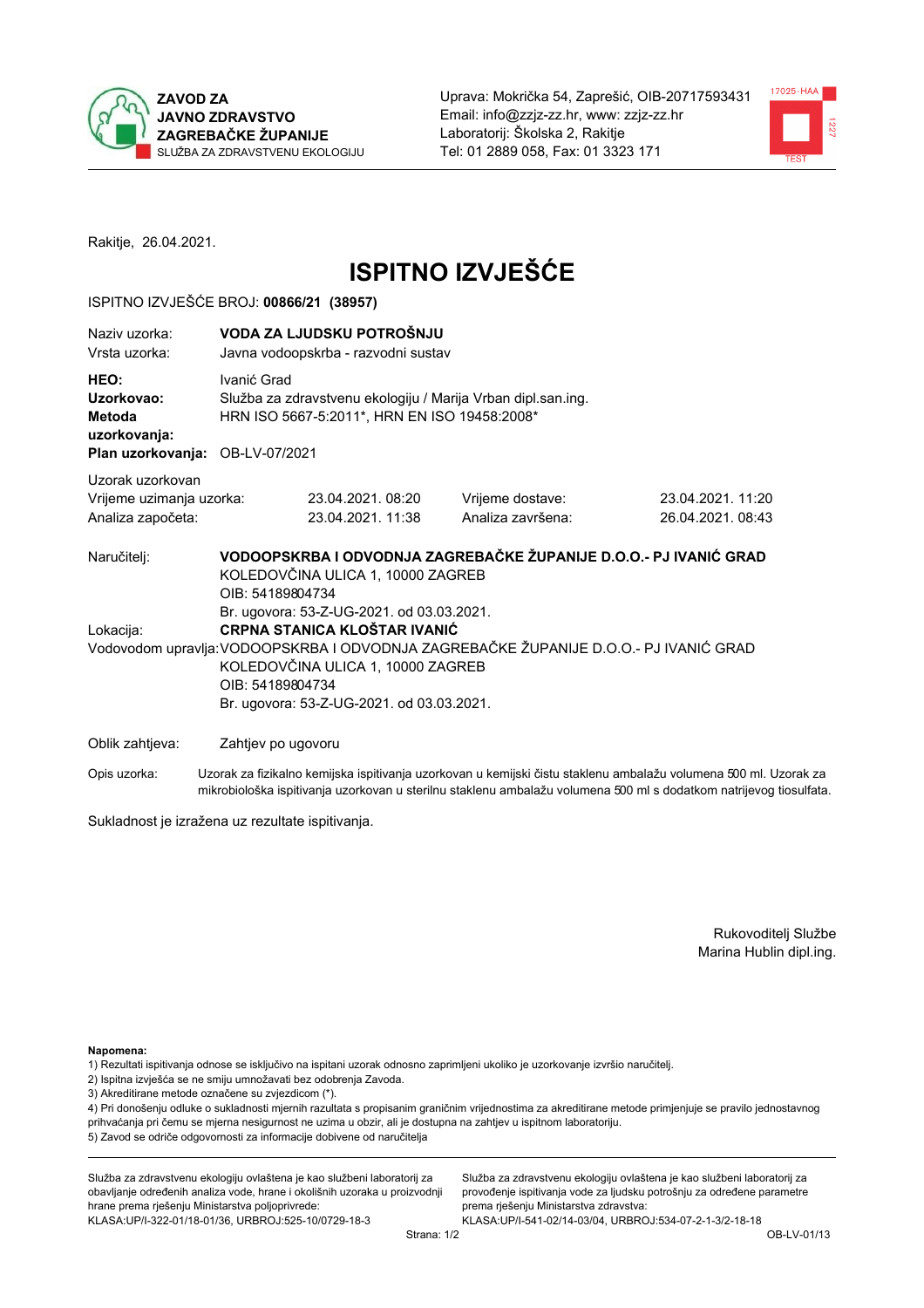## **REZULTATI ISPITIVANJA:**

| Pokazatelj                | <b>Metoda</b>                           | <b>MJ</b>                        | <b>Rezultatt</b> | <b>MDK**</b> | <b>Sukladno</b> |
|---------------------------|-----------------------------------------|----------------------------------|------------------|--------------|-----------------|
| Temperatura               | Standard Methods 21st Ed.<br>2005.2550B | $^{\circ}$ C                     | 12,9             | 25           | DA              |
| Slobodni rezidualni klor  | HRN EN ISO 7393-2:2018*                 | mg/L $Cl2$                       | 0,15             | 0,5          | DA              |
| Boja                      | HRN EN ISO 7887:2012                    | mg/L Pt/Co skale                 | < 5              | 20           | DA              |
| Mutnoća                   | HRN EN ISO 7027-1:2016*                 | NTU jedinica                     | 0,15             | 4            | DA              |
| <b>Miris</b>              | HRN EN 1622:2008                        |                                  | bez              | bez          | DA              |
| Okus                      | HRN EN 1622:2008                        |                                  | bez              | bez          | DA              |
| pH                        | HRN EN ISO 10523:2012*                  | pH jedinica                      | 7,4              | $6.5 - 9.5$  | DA              |
| Temp.pri određivanju pH   |                                         | $\overline{c}$                   | 14,8             |              |                 |
| Elektrovodljivost         | HRN EN 27888:2008*                      | $\mu$ Scm <sup>-1</sup> pri 20°C | 433              | 2.500        | DA              |
| Utrošak KMnO <sub>4</sub> | HRN EN ISO 8467:2001                    | mg/L O <sub>2</sub>              | < 0.5            | 5,0          | DA              |
| Kloridi                   | HRN EN ISO 10304-1:2009*                | mg/L CI                          | 10,1             | 250,0        | DA              |
| Nitriti                   | HRN EN ISO 10304-1:2009*                | mg/L $(NO2)$                     | < 0,050          | 0,50         | DA              |
| Nitrati                   | HRN EN ISO 10304-1:2009*                | mg/L $(NO_{3})$                  | 5,8              | 50           | DA              |
| Amonij                    | HRN ISO 7150-1:1998*                    | mg/L $(NH_A^+)$                  | < 0,05           | 0,50         | DA              |

trezultat izražen kao manje od (<) odnosi se na granicu kvantifikacije

\*\*maksimalno dozvoljena koncentracija

### Izjava o sukladnosti

Prema ispitanim parametrima uzorak vode JE SUKLADAN zahtjevima članka 5. Zakona o vodi za ljudsku potrošnju (NN 56/2013, 64/2015, 104/2017, 115/2018, 16/2020) i priloga I Pravilnika o parametrima sukladnosti, metodama analize, monitoringu i planovima sigurnosti vode za ljudsku potrošnju te načinu vođenja registra pravnih osoba koje obavljaju djelatnost javne vodoopskrbe (NN 125/2017, 39/2020).

> Rukovoditelj Odjela Nikolina Ciban dipl.ing.

# Odjel za mikrobiološka ispitivanja voda

## **REZULTATI ISPITIVANJA:**

| Pokazateli             | <b>Metoda</b>           | <b>MJ</b>   | <b>Rezultat</b> | MDK** | <b>Sukladno</b> |
|------------------------|-------------------------|-------------|-----------------|-------|-----------------|
| Ukupni koliformi       | HRN EN ISO 9308-1:2014* | broj/100 mL |                 |       | DA              |
| Escherichia coli       | HRN EN ISO 9308-1:2014* | broj/100 mL |                 |       | DA              |
| Enterokoki             | HRN EN ISO 7899-2:2000* | broj/100 mL |                 |       | DA              |
| Aerobne bakt -36°C/48h | HRN EN ISO 6222:2000*   | broj/1 mL   |                 | 100   | DA              |
| Aerobne bakt -22°C/72h | HRN EN ISO 6222:2000*   | broj/1 mL   |                 | 100   | DA              |

\*\*maksimalno dozvoljena koncentracija

#### Izjava o sukladnosti

Prema ispitanim parametrima uzorak vode JE SUKLADAN zahtjevima članka 5. Zakona o vodi za ljudsku potrošnju (NN 56/2013, 64/2015, 104/2017, 115/2018, 16/2020) i priloga I Pravilnika o parametrima sukladnosti, metodama analize, monitoringu i planovima sigurnosti vode za ljudsku potrošnju te načinu vođenja registra pravnih osoba koje obavljaju djelatnost javne vodoopskrbe (NN 125/2017, 39/2020).

> Rukovoditelj Odjela Marina Hublin dipl.ing.

#### KRAJ ISPITNOG IZVJEŠĆA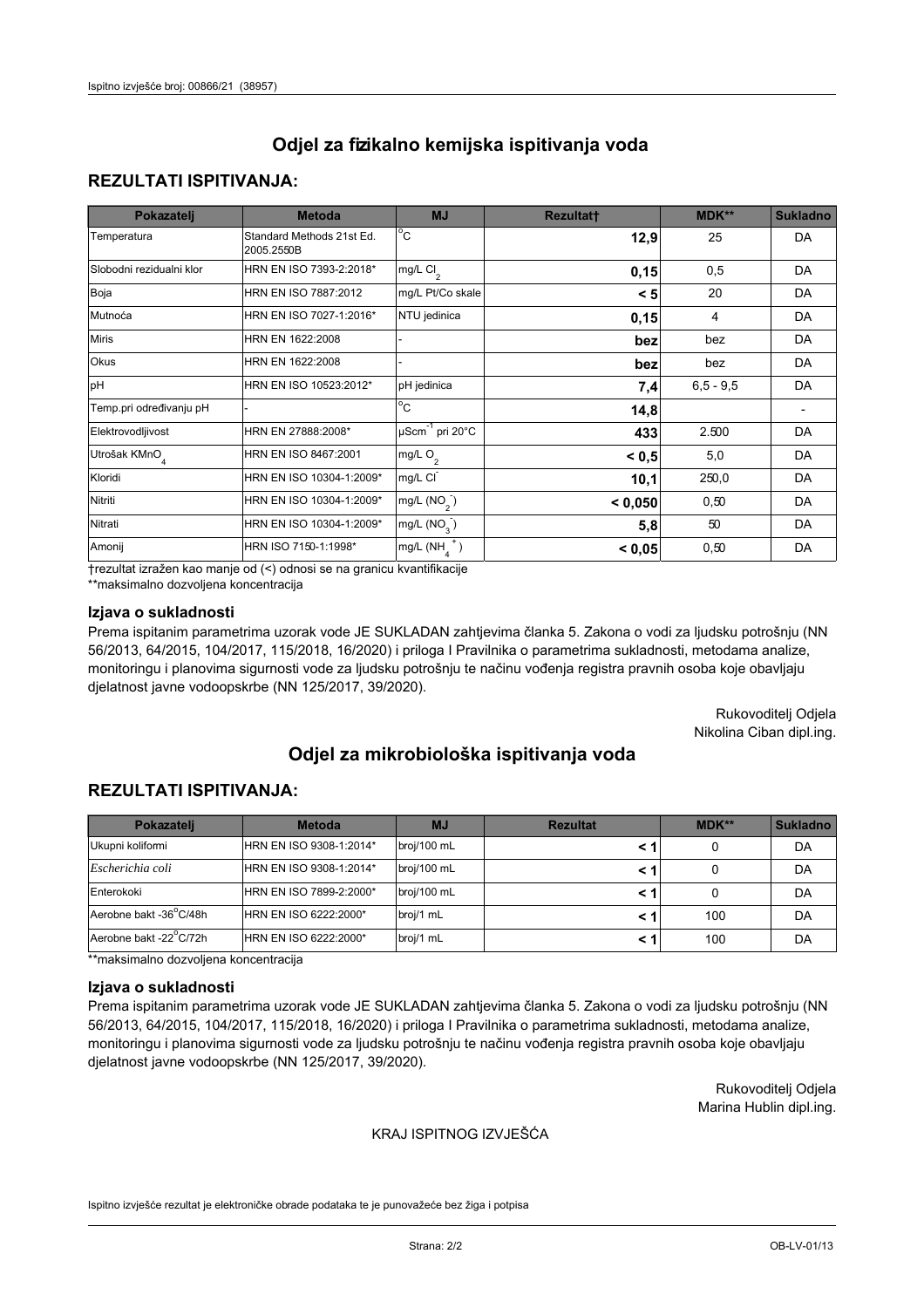



Rakitje, 26.04.2021.

# **ISPITNO IZVJEŠĆE**

#### ISPITNO IZVJEŠĆE BROJ: 00865/21 (38956)

| Naziv uzorka:<br>Vrsta uzorka:                                                  |                                           | VODA ZA LJUDSKU POTROŠNJU<br>Javna vodoopskrba - razvodni sustav                                                                                                                                                                                                                                                                             |                                       |                                      |  |  |
|---------------------------------------------------------------------------------|-------------------------------------------|----------------------------------------------------------------------------------------------------------------------------------------------------------------------------------------------------------------------------------------------------------------------------------------------------------------------------------------------|---------------------------------------|--------------------------------------|--|--|
| HEO:<br>Uzorkovao:<br>Metoda<br>uzorkovanja:<br>Plan uzorkovanja: OB-LV-07/2021 | Ivanić Grad                               | Služba za zdravstvenu ekologiju / Marija Vrban dipl.san.ing.<br>HRN ISO 5667-5:2011*, HRN EN ISO 19458:2008*                                                                                                                                                                                                                                 |                                       |                                      |  |  |
| Uzorak uzorkovan<br>Vrijeme uzimanja uzorka:<br>Analiza započeta:               |                                           | 23.04.2021.08:10<br>23.04.2021. 11:37                                                                                                                                                                                                                                                                                                        | Vrijeme dostave:<br>Analiza završena: | 23.04.2021.11:20<br>26.04.2021.08:42 |  |  |
| Naručitelj:<br>Lokacija:                                                        | OIB: 54189804734                          | VODOOPSKRBA I ODVODNJA ZAGREBAČKE ŽUPANIJE D.O.O.- PJ IVANIĆ GRAD<br>KOLEDOVČINA ULICA 1, 10000 ZAGREB<br>OIB: 54189804734<br>Br. ugovora: 53-Z-UG-2021. od 03.03.2021.<br><b>IVANIĆ GRAD, ŽERAVINEC VRTIĆ</b><br>Vodovodom upravlja: VODOOPSKRBA I ODVODNJA ZAGREBAČKE ŽUPANIJE D.O.O.- PJ IVANIĆ GRAD<br>KOLEDOVČINA ULICA 1, 10000 ZAGREB |                                       |                                      |  |  |
|                                                                                 | Br. ugovora: 53-Z-UG-2021. od 03.03.2021. |                                                                                                                                                                                                                                                                                                                                              |                                       |                                      |  |  |
| Oblik zahtjeva:                                                                 | Zahtjev po ugovoru                        |                                                                                                                                                                                                                                                                                                                                              |                                       |                                      |  |  |
|                                                                                 |                                           | .                                                                                                                                                                                                                                                                                                                                            |                                       |                                      |  |  |

Opis uzorka: Uzorak za fizikalno kemijska ispitivanja uzorkovan u kemijski čistu staklenu ambalažu volumena 500 ml. Uzorak za mikrobiološka ispitivanja uzorkovan u sterilnu staklenu ambalažu volumena 500 ml s dodatkom natrijevog tiosulfata.

Sukladnost je izražena uz rezultate ispitivanja.

Rukovoditelj Službe Marina Hublin dipl.ing.

Napomena:

- 1) Rezultati ispitivanja odnose se isključivo na ispitani uzorak odnosno zaprimljeni ukoliko je uzorkovanje izvršio naručitelj.
- 2) Ispitna izvješća se ne smiju umnožavati bez odobrenja Zavoda.
- 3) Akreditirane metode označene su zvjezdicom (\*).

4) Pri donošenju odluke o sukladnosti mjernih razultata s propisanim graničnim vrijednostima za akreditirane metode primjenjuje se pravilo jednostavnog prihvaćanja pri čemu se mjerna nesigurnost ne uzima u obzir, ali je dostupna na zahtjev u ispitnom laboratoriju. 5) Zavod se odriče odgovornosti za informacije dobivene od naručitelja

Služba za zdravstvenu ekologiju ovlaštena je kao službeni laboratorij za obavljanje određenih analiza vode, hrane i okolišnih uzoraka u proizvodnji hrane prema rješenju Ministarstva poljoprivrede: KLASA:UP/I-322-01/18-01/36, URBROJ:525-10/0729-18-3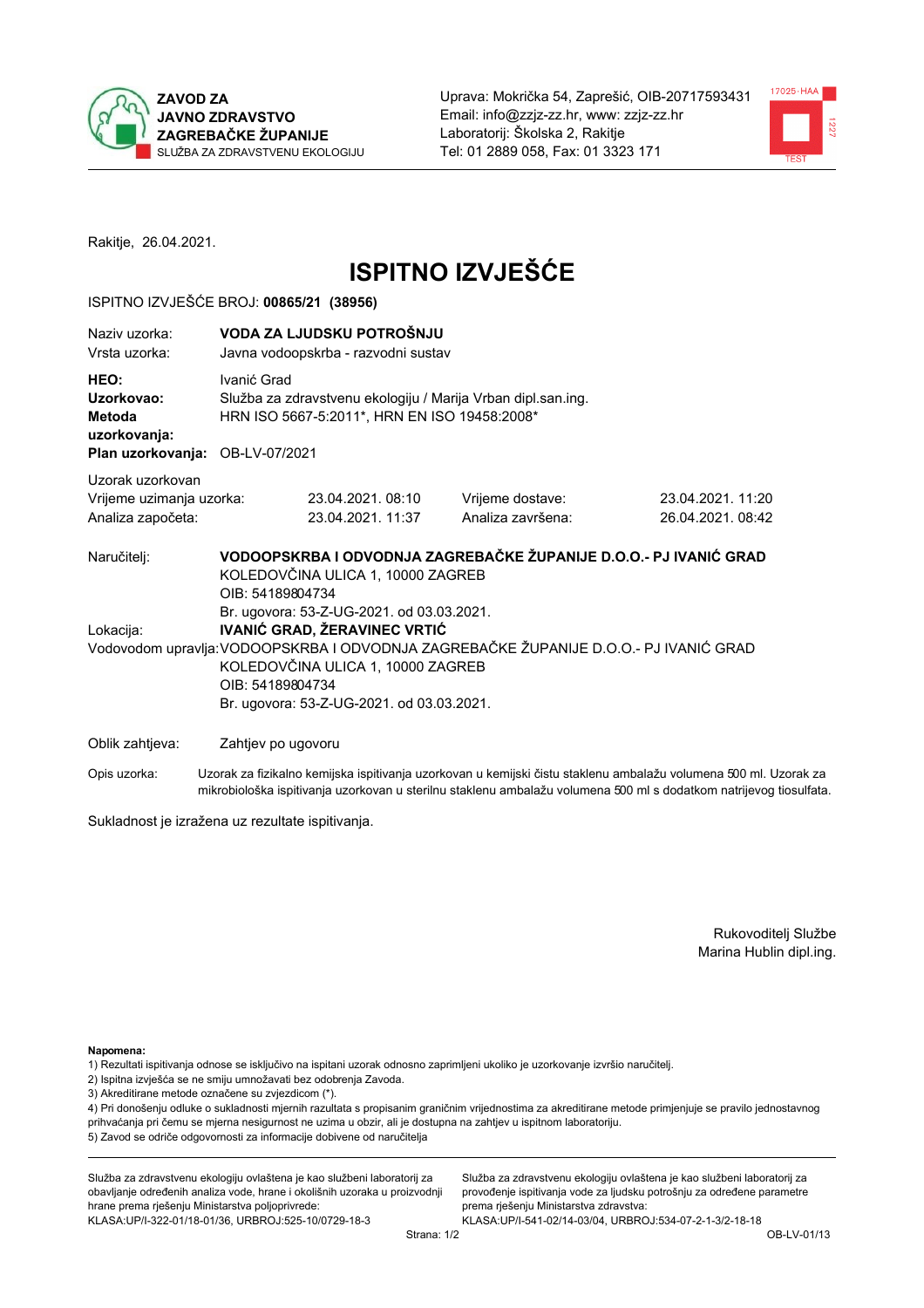## **REZULTATI ISPITIVANJA:**

| Pokazatelj                | <b>Metoda</b>                           | <b>MJ</b>                        | <b>Rezultatt</b> | MDK**       | <b>Sukladno</b> |
|---------------------------|-----------------------------------------|----------------------------------|------------------|-------------|-----------------|
| Temperatura               | Standard Methods 21st Ed.<br>2005.2550B | $^{\circ}$ C                     | 9,9              | 25          | DA              |
| Slobodni rezidualni klor  | HRN EN ISO 7393-2:2018*                 | mg/L $Cl2$                       | 0, 10            | 0,5         | DA              |
| Boja                      | HRN EN ISO 7887:2012                    | mg/L Pt/Co skale                 | < 5              | 20          | DA              |
| Mutnoća                   | HRN EN ISO 7027-1:2016*                 | NTU jedinica                     | 0,18             | 4           | DA              |
| <b>Miris</b>              | HRN EN 1622:2008                        |                                  | bez              | bez         | DA              |
| Okus                      | HRN EN 1622:2008                        |                                  | bez              | bez         | DA              |
| pH                        | HRN EN ISO 10523:2012*                  | pH jedinica                      | 7,5              | $6,5 - 9,5$ | DA              |
| Temp.pri određivanju pH   |                                         | $\overline{c}$                   | 14,6             |             |                 |
| Elektrovodljivost         | HRN EN 27888:2008*                      | $\mu$ Scm <sup>-1</sup> pri 20°C | 435              | 2.500       | DA              |
| Utrošak KMnO <sub>4</sub> | HRN EN ISO 8467:2001                    | mg/L O <sub>2</sub>              | 0,5              | 5,0         | DA              |
| Kloridi                   | HRN EN ISO 10304-1:2009*                | mg/L CI                          | 11,5             | 250,0       | DA              |
| Nitriti                   | HRN EN ISO 10304-1:2009*                | mg/L $(NO2)$                     | < 0,050          | 0,50        | DA              |
| Nitrati                   | HRN EN ISO 10304-1:2009*                | mg/L (NO <sub>3</sub> )          | 7,7              | 50          | DA              |
| Amonij                    | HRN ISO 7150-1:1998*                    | $mg/L(NH_A^+)$                   | < 0,05           | 0,50        | DA              |

trezultat izražen kao manje od (<) odnosi se na granicu kvantifikacije

\*\*maksimalno dozvoljena koncentracija

### Izjava o sukladnosti

Prema ispitanim parametrima uzorak vode JE SUKLADAN zahtjevima članka 5. Zakona o vodi za ljudsku potrošnju (NN 56/2013, 64/2015, 104/2017, 115/2018, 16/2020) i priloga I Pravilnika o parametrima sukladnosti, metodama analize, monitoringu i planovima sigurnosti vode za ljudsku potrošnju te načinu vođenja registra pravnih osoba koje obavljaju djelatnost javne vodoopskrbe (NN 125/2017, 39/2020).

> Rukovoditelj Odjela Nikolina Ciban dipl.ing.

# Odjel za mikrobiološka ispitivanja voda

## **REZULTATI ISPITIVANJA:**

| Pokazatelj             | <b>Metoda</b>           | <b>MJ</b>   | <b>Rezultat</b> | MDK** | <b>Sukladno</b> |
|------------------------|-------------------------|-------------|-----------------|-------|-----------------|
| Ukupni koliformi       | HRN EN ISO 9308-1:2014* | broj/100 mL |                 |       | DA              |
| Escherichia coli       | HRN EN ISO 9308-1:2014* | broj/100 mL |                 |       | DA              |
| Enterokoki             | HRN EN ISO 7899-2:2000* | broj/100 mL |                 |       | DA              |
| Aerobne bakt -36°C/48h | HRN EN ISO 6222:2000*   | broj/1 mL   |                 | 100   | DA              |
| Aerobne bakt -22°C/72h | HRN EN ISO 6222:2000*   | broj/1 mL   |                 | 100   | DA              |

\*\*maksimalno dozvoljena koncentracija

#### Izjava o sukladnosti

Prema ispitanim parametrima uzorak vode JE SUKLADAN zahtjevima članka 5. Zakona o vodi za ljudsku potrošnju (NN 56/2013, 64/2015, 104/2017, 115/2018, 16/2020) i priloga I Pravilnika o parametrima sukladnosti, metodama analize, monitoringu i planovima sigurnosti vode za ljudsku potrošnju te načinu vođenja registra pravnih osoba koje obavljaju djelatnost javne vodoopskrbe (NN 125/2017, 39/2020).

> Rukovoditelj Odjela Marina Hublin dipl.ing.

#### KRAJ ISPITNOG IZVJEŠĆA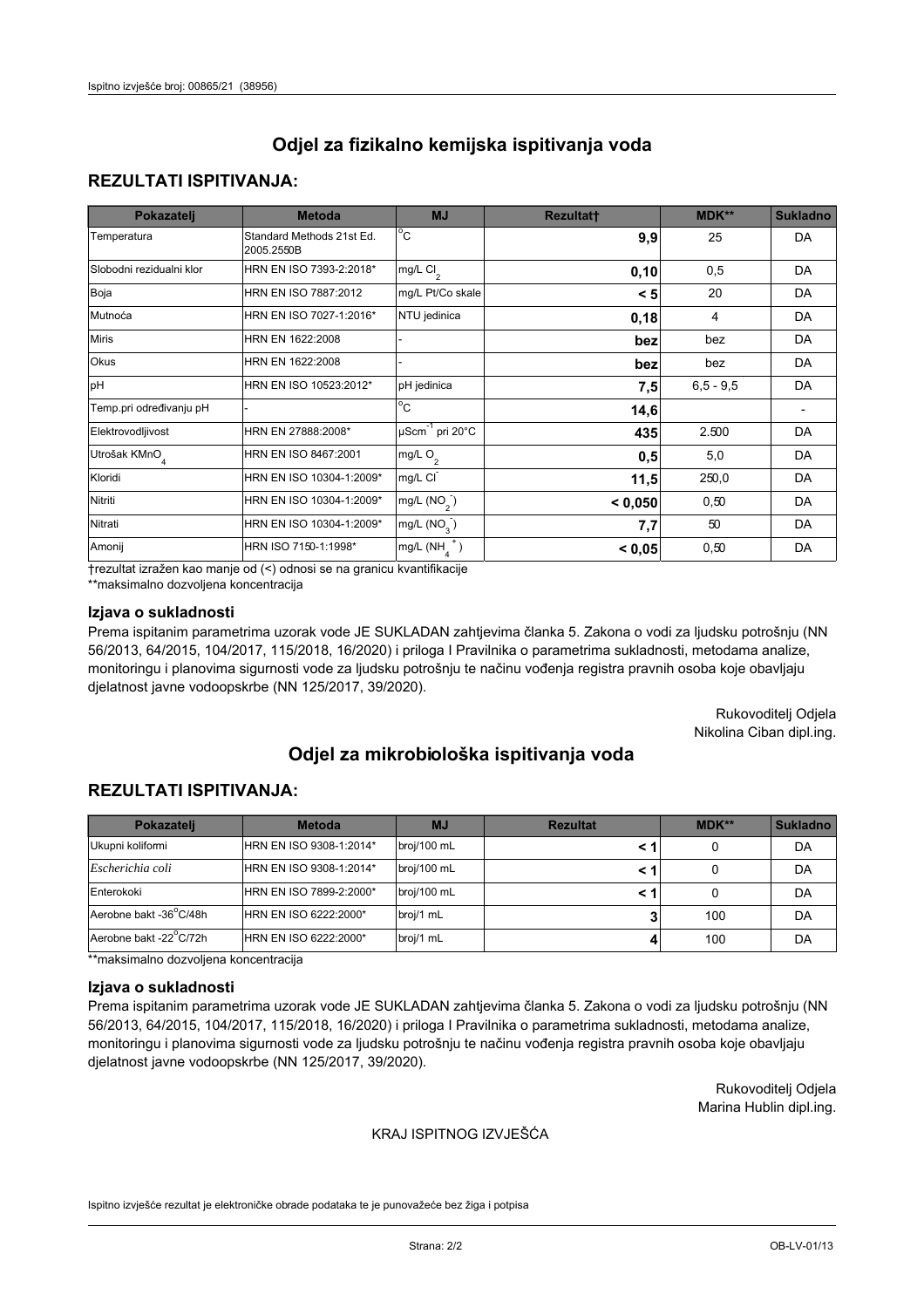



Rakitje, 26.04.2021.

# **ISPITNO IZVJEŠĆE**

#### ISPITNO IZVJEŠĆE BROJ: 00864/21 (38955)

| Naziv uzorka:<br>Vrsta uzorka:                                                  | VODA ZA LJUDSKU POTROŠNJU<br>Javna vodoopskrba - razvodni sustav                                                                                                                                                                                                         |                                                                                                              |                                                                   |                                       |  |
|---------------------------------------------------------------------------------|--------------------------------------------------------------------------------------------------------------------------------------------------------------------------------------------------------------------------------------------------------------------------|--------------------------------------------------------------------------------------------------------------|-------------------------------------------------------------------|---------------------------------------|--|
| HEO:<br>Uzorkovao:<br>Metoda<br>uzorkovanja:<br>Plan uzorkovanja: OB-LV-07/2021 | Ivanić Grad                                                                                                                                                                                                                                                              | Služba za zdravstvenu ekologiju / Marija Vrban dipl.san.ing.<br>HRN ISO 5667-5:2011*, HRN EN ISO 19458:2008* |                                                                   |                                       |  |
| Uzorak uzorkovan<br>Vrijeme uzimanja uzorka:<br>Analiza započeta:               |                                                                                                                                                                                                                                                                          | 23.04.2021.07:50<br>23.04.2021.11:36                                                                         | Vrijeme dostave:<br>Analiza završena:                             | 23.04.2021.11:20<br>26.04.2021, 08:39 |  |
| Naručitelj:                                                                     | OIB: 54189804734                                                                                                                                                                                                                                                         | KOLEDOVČINA ULICA 1, 10000 ZAGREB                                                                            | VODOOPSKRBA I ODVODNJA ZAGREBAČKE ŽUPANIJE D.O.O.- PJ IVANIĆ GRAD |                                       |  |
| Lokacija:                                                                       | Br. ugovora: 53-Z-UG-2021. od 03.03.2021.<br>NH KOD ŠKOLE, POSAVSKI BREGI<br>Vodovodom upravlja: VODOOPSKRBA I ODVODNJA ZAGREBAČKE ŽUPANIJE D.O.O.- PJ IVANIĆ GRAD<br>KOLEDOVČINA ULICA 1, 10000 ZAGREB<br>OIB: 54189804734<br>Br. ugovora: 53-Z-UG-2021. od 03.03.2021. |                                                                                                              |                                                                   |                                       |  |
| Oblik zahtjeva:                                                                 | Zahtjev po ugovoru                                                                                                                                                                                                                                                       |                                                                                                              |                                                                   |                                       |  |

Opis uzorka: Uzorak za fizikalno kemijska ispitivanja uzorkovan u kemijski čistu staklenu ambalažu volumena 500 ml. Uzorak za mikrobiološka ispitivanja uzorkovan u sterilnu staklenu ambalažu volumena 500 ml s dodatkom natrijevog tiosulfata.

Sukladnost je izražena uz rezultate ispitivanja.

Rukovoditelj Službe Marina Hublin dipl.ing.

Napomena:

- 1) Rezultati ispitivanja odnose se isključivo na ispitani uzorak odnosno zaprimljeni ukoliko je uzorkovanje izvršio naručitelj.
- 2) Ispitna izvješća se ne smiju umnožavati bez odobrenja Zavoda.
- 3) Akreditirane metode označene su zvjezdicom (\*).

4) Pri donošenju odluke o sukladnosti mjernih razultata s propisanim graničnim vrijednostima za akreditirane metode primjenjuje se pravilo jednostavnog prihvaćanja pri čemu se mjerna nesigurnost ne uzima u obzir, ali je dostupna na zahtjev u ispitnom laboratoriju. 5) Zavod se odriče odgovornosti za informacije dobivene od naručitelja

Služba za zdravstvenu ekologiju ovlaštena je kao službeni laboratorij za obavljanje određenih analiza vode, hrane i okolišnih uzoraka u proizvodnji hrane prema rješenju Ministarstva poljoprivrede: KLASA:UP/I-322-01/18-01/36, URBROJ:525-10/0729-18-3